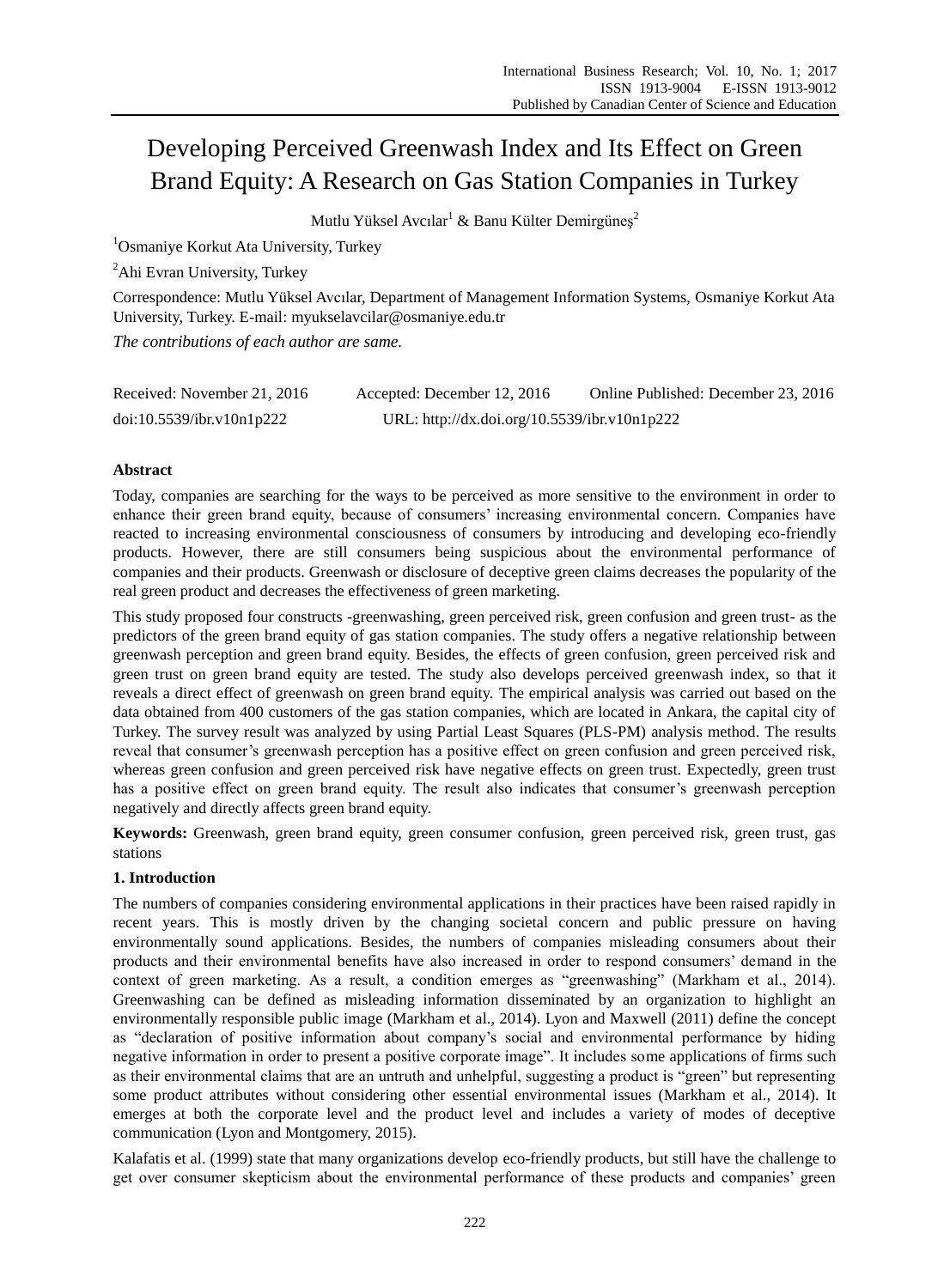attributes. This is an important challenge because several organizations" claims about green features of these products were found to be ambiguous and deceptive. Hence, organizations face the dual challenge, one is to develop eco-friendly products which match if not outperform the functional performance of the conventional product and the second is to create a positive consumer perception on eco-friendly branding applications. The second problem requires to understand researches on green marketing and to focus on constructs such as green brand equity, green trust, greenwash, green satisfaction and so on (Ng et al., 2014).

Consumers want organizations to fulfill their environmental concerns. So, companies have to develop green business actions in their strategies to develop green brand equity. "Integrating green brand equity" into the current business function is so important because it plays a crucial role in business practice. Moreover, successful brands are more likely to enhance competitive advantage (Bulsara and Priya, 2014). A green brand is a comprehensive concept that it expresses its environmental reputation, performance, trustworthy of its environmental claims, its commitments for environmental protection and keeping promises about both environmental issues and protecting the environment (Bulsara and Priya, 2014). Previous studies have examined the predictors of brand equity in general marketing (Aaker, 1992; Yoo et al., 2000). However, the number of studies in the green marketing field is still limited (Bekk et al., 2016). To date, there are only four models of green brand equity and its predictors have been offered (Chen, 2010; Kang and Hur, 2011; Chang and Chen, 2014; Ng et al., 2014).

The researchers have agreed that brand equity can be evaluated in the environmental associations of a brand (Chen, 2010; Bulsara and Priya, 2014; Ng et al, 2014). Yet, the main question is whether the customers perceive green claims of companies as faith and true. If not, the credibility of green marketing will be low (Iyer and Banerjee, 1993) and negative consequences will most probably affect brand evaluations (Bekk et al., 2016). Consumers should analyze whether environmental claims of companies confirm with their level of environmental performance. Consumers may think that companies" claims do not reflect their environmental activity and can perceive their environmental performance poorly. Therefore, perception of the greenwashing applications of companies is so important that it can cause negative outcomes such as confusion and risk perception (Kȁrnȁ et al., 2001), mistrust and cynicism of consumer (Parguel et al., 2011) and decrease in brand equity (Bekk et al., 2016).

Bekk et al. (2016) indicate that four models currently investigated the drivers of green brand equity (Chen, 2010; Kang and Hur, 2011; Chang and Chen, 2014; Ng et al., 2014). Nevertheless, three of them only used some of the same constructs and feature distinct predictors to anticipate green brand equity (Bekk et al., 2016). Chang and Chen (2014) offered green brand awareness, green perceived risk and green perceived quality as the predictors of green brand equity, while Chen (2010) evaluated green trust, green brand image, and green satisfaction constructs as the predictors of it. Besides, Ng et al. (2014) stated perceived quality of the brand, green brand perceived value, brand credibility and green brand image as the antecedents of green brand equity. Expectedly, Bekk et al. (2016) suggest that researchers should evaluate negative effects of greenwashing. To our best knowledge, no study focuses on consumers" perception on greenwashing and its effect on green brand equity. More closely, Chen and Chang (2013) focused on greenwash and its outcomes as green trust, green confusion, and green perceived risk. Different from Chen and Chang"s (2013) studies, this study adds green brand equity to the research framework as the main objective to increase it. Though previous researchers have explored the issues about greenwash, no study combine its main consequences with brand equity concept. This study considers both the negative outcomes of greenwash (as green confusion and green perceived risk) and their reflections to profitable outcomes for companies as green trust and green brand equity. This study takes the findings of other studies one-step further by examining the greenwashing perception with green brand equity concept. Thus, it presents the way to get a profitable outcome. The study develops a framework that may help companies to enhance their green brand equity via its determinants: greenwash, green perceived risk, green confusion, and green trust. It provides implications for companies to create stronger green trust and green brand equity while diminishing greenwashing actions.

The main contribution of this study is to examine brand equity in the environmental context. The addition of variable of green brand equity and evaluating this construct together with other variables (green consumer confusion, green perceived risk, and green trust) discussed in previous researchers make this study unique and distinguish it with other studies. The study also presents the ways of increasing green brand equity in the oil industry, by focusing on "greenwashing" concept. Thus, another contribution is to explore these relations in a specific sector, in the oil industry, and to undertake an empirical test. Indeed, green marketing applications become more crucial kinds of products, such as electronic (Chen, 2010) and oil products (Singh et al., 2011; Schweitzer et al., 2014). Sometimes a product characteristic may be unknown and virtually undetermined by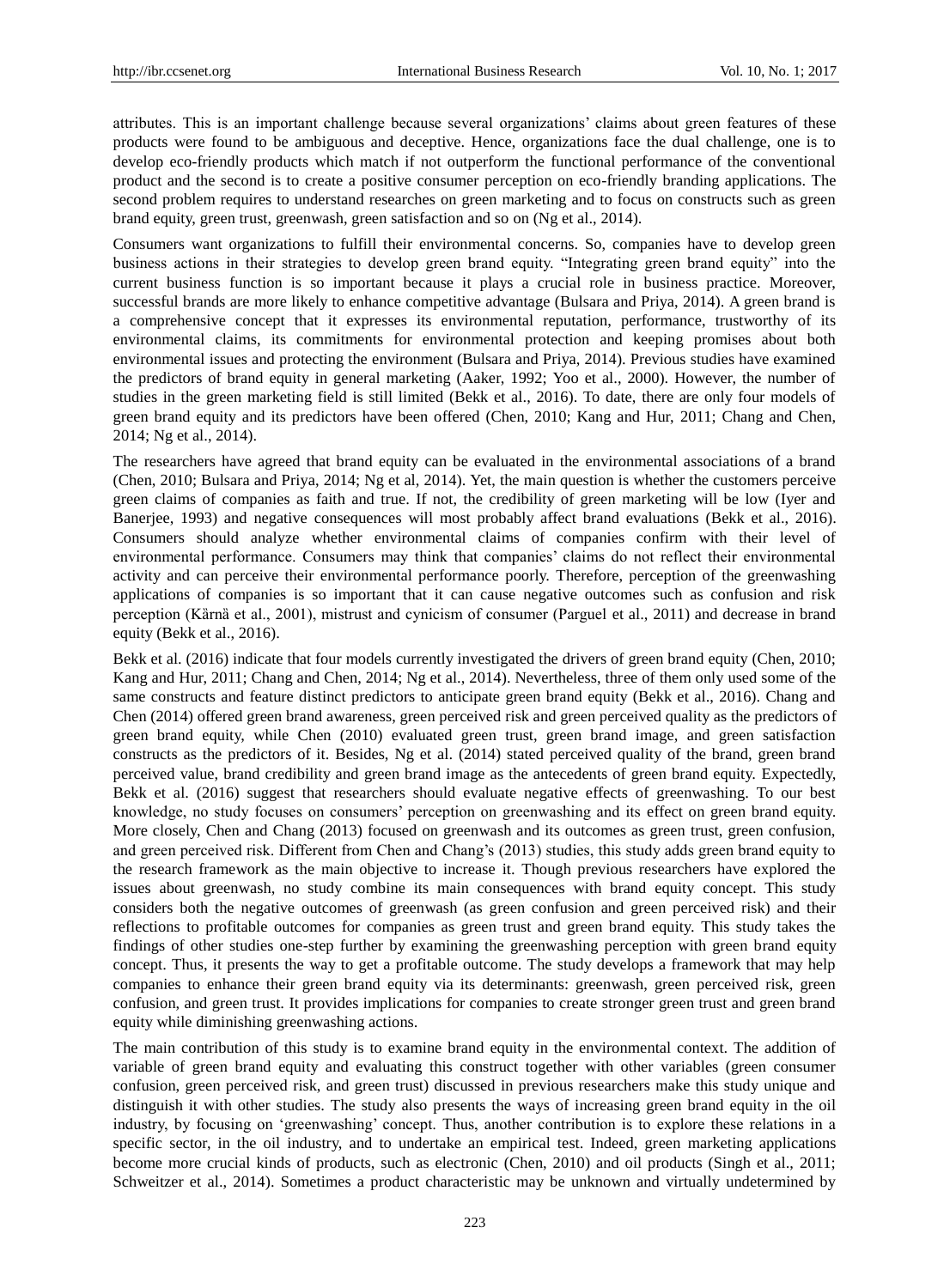consumer even after purchase and consumers want to trust the company. In this case, companies can tend to lie about the characteristics of the product, causing greenwashing behaviors (Markham et al., 2014). For example Singh et al. (2011) describe oil product as a competitively uniform product. Therefore, gas station companies are more likely to be perceived as environmentally friendly to differ from its competitors. Companies in the oil industry use concepts such as sustainable, green, and renewable, more frequently in their environmental claims (Schweitzer et al., 2014). Accordingly, companies such as British petroleum (BP), Shell, Opet, Petrol Ofisi (PO) and Total are among the companies that indicate their environmental concerns. For instance, Shell frequently declares its commitment to the environment with the raw material acquisition and waste management. Schweitzer et al. (2014) pointed that after 2003 "the mention of energy exceeded the mention of "oil" and have become mentioned the words "new technologies", "climate change" and "pollution" compared to the word "profit" (Schweitzer et al., 2014). However, it is not always clear what "green" indicate for a gas station company (Schweitzer et al., 2014). More importantly, making a profit by dictating green claims is only be achieved in the case of consumers" positive evaluations about companies" environmental performance. This study is one of the unique studies that evaluate "green brand equity" concept in the context of the oil industry.

Thus, the main question in this study is "Does greenwashing perception influences green brand equity?" The aim is to examine the relationship between greenwashing applications of gas station companies (Shell, Opet, Total, BP and PO) and its relationship with their green brand equity. The effects of green perceived risk, green consumer confusion, and green trust constructs are also estimated to affect green brand equity, in the research model. In addition to testing the research model (shown in Figure 1), the study also develops perceived greenwash index in order to see the direct effect of perceived greenwash on green brand equity.

The next section discusses the definitions of greenwash, green consumer confusion, green perceived risk, green trust, and green brand equity. With this background and taking the greenwash perception as the primary focus, the other constructs as green consumer confusion, green perceived risk, and green trust are estimated to affect green brand equity. The theoretical background is presented for offering the research model, then, information is given about the research method, and the relationships in the model are tested. The research model was analyzed by using variance based partial least squares path modeling (PLS-PM) technique. The method was used both to test the research hypotheses and to develop greenwash index process. Finally, the study concludes with implications for future research.

#### **2. Theoretical Background and Hypotheses Development**

Green marketing is defined as a broad concept including all marketing activities developed for sustaining environmentally friendly behaviors of consumers (Jain and Kaur, 2004). Companies should consider this issue in their production strategies and product design, whereas consumers evaluate negative environmental effects of products in their purchases. Many previous studies explored the influences of green marketing activities on consumers" green attitudes and behaviors. Some of them offered different segments based on the needs of consumers to develop green marketing mix (Jain and Kaur, 2004; Ay and Ecevit, 2005). Previous studies mainly focused on demographic characteristics of consumers and evaluate them as antecedents of ecological behaviors (Crosby et al., 1981). They used demographic criteria for environmental segmentation (Straughan and Roberts, 1999), tried to understand consumers" environmental consciousness (Ay and Ecevit, 2005) personal and consumption values (Candan and Seda, 2013) and the negative influences of lack of motivation and structural factors on the development of a sustainable behavior (Gelibolu and Madran, 2013).

Some of the researchers -especially in recent years- have developed frameworks with different constructs such as green trust, green brand image, green skepticism, green brand equity, green satisfaction and greenwash (Ng et al., 2014; Lyon and Montgomery, 2015; Bekk et al., 2016). Thanks to the importance of green marketing, this study focuses on the concept of green brand equity and offers a research framework to examine its relationship with its four drivers: greenwashing, green perceived risk, green consumer confusion, and green trust. Thus, the study mainly discusses that greenwashing can decrease companies" intangible brand equity.

#### *2.1 The Effect of Greenwash on Green Consumer Confusion*

Greenwashing describes the application of a company exaggerating the environmental functionality of its products, which may not be substantiated (Parguel, et al., 2011). Parguel et al. (2011) define the concept as untruthful and deceptive green claims of a company. It indicates the misleading and untruthful claim of a company"s products as being sustainable and green while they truly are not. Greenwashing refers to use of environmentally friendly appearance to hide its environmentally unfriendly substance (Du, 2015). Aji (2014) defines the concept as "act of misleading consumer regarding the environmental applications of a company and the product"s environmental benefits." Lyon and Maxwell (2011) indicate that most consumers consider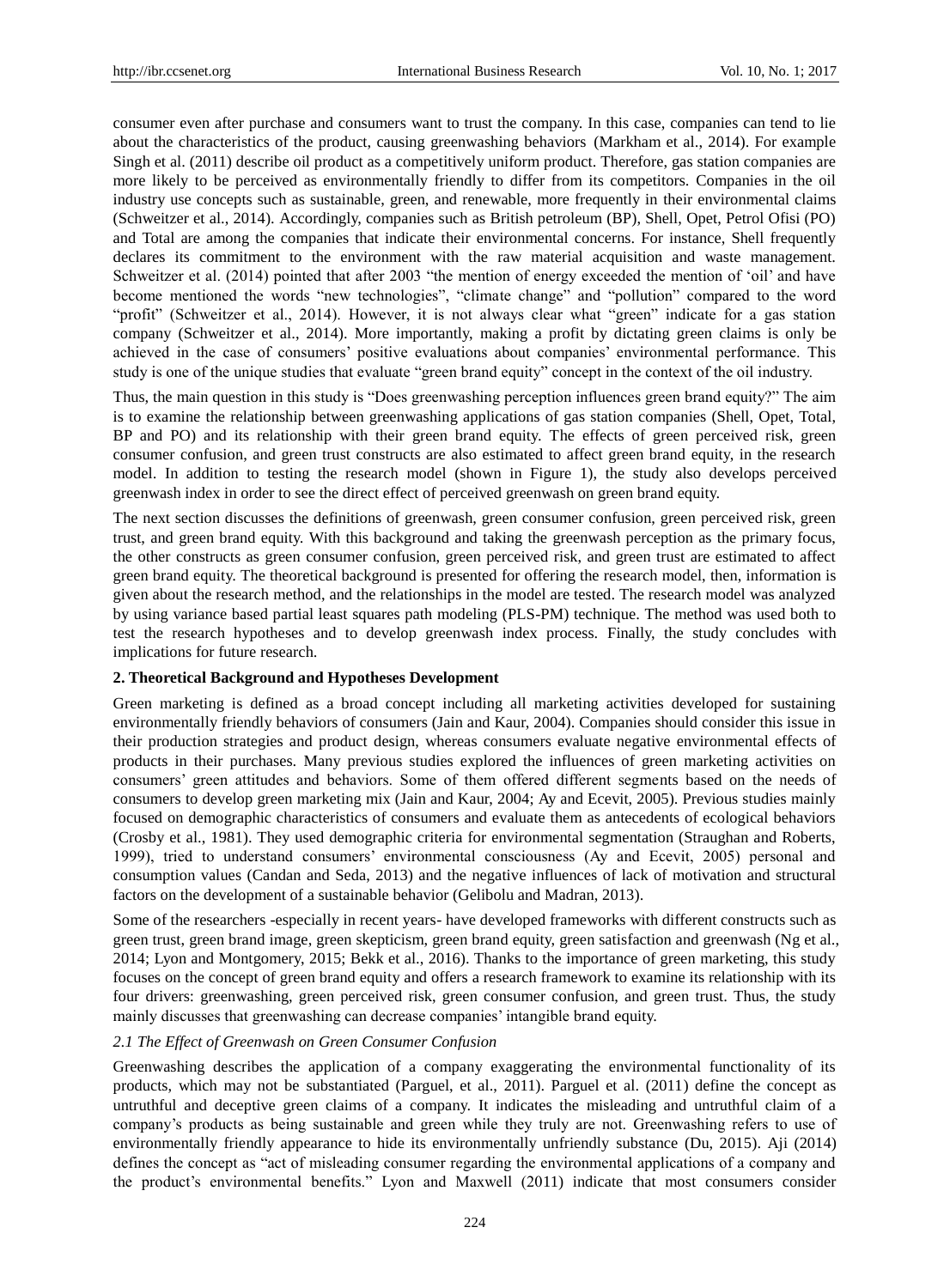companies" disclosure of green products just as a marketing strategy and they would not trust the green claims. As a result, greenwash can cause consumers to be confused by environmental claims and to be confused by purchasing green products. Greenwash affects market demand negatively and makes consumers doubtful and suspicious about purchasing green products. Therefore, consumers may decide not to buy the green product again (Chen & Chang, 2013). Because greenwash cause confusion, it will be difficult for consumers to assess companies" products (Chen et al., 2014).

When consumers recognize that a company is developing an environmentally friendly product, he can search for the causality of the event. Is this firm leading the way or are competitors taking similar actions? Does this responsibility reflects company"s overall approach or is this green behavior limited with only niche era? Consumers try to answer why a company markets environmentally friendly products. Casual explanations, in turn, affect the consumer"s doubt about green products (Leonidou and Skarmeas, 2015).

Consumer confusion is defined as a consumer failure to make a correct and true interpretation about different facets of a product. Confused consumers are more ambiguous, more complex and require more information about the product (Turnbull et al., 2000). Chen and Chang (2013) treat green consumer confusion as a consumer failure. Similar to the definition of Turnbull et al. (2000), they define green confusion "as a failure to make a correct interpretation about product's environmental characteristics" (Chen and Chang, 2013). Walsh et al. (2007) claim that greenwash can cause consumers to be overloaded with information and to complicate the evaluation of the product. So, that greenwashing can lead to consumer confusion in the context of green claims (Chen and Chang, 2013; Aji, 2014). Similarly, Polonosky et al. (2010) indicate that misleading claims can cause consumers to be skeptical about green products. Thus, this study discusses that greenwash would influence green consumer confusion positively and offers the following hypothesis:

*Hypothesis (H1):* Greenwash is positively related with green consumer confusion.

## *2.2 The Effect of Greenwash on Green Perceived Risk*

Perceived risk is defined as a subjective estimation related with possible outcomes of wrong decisions (Peter and Ryan, 1976) and treated as a subjective consumer behavior concept. Consumers perceive risk when they realize undesirable and uncertain consequences (Mwencha et al., 2014). Since it is affected by ambiguous and uncertain consequences, high risk indicates more uncertainty in purchasing decision (Peter & Ryan, 1976; Mitchell, 1999). Risk perception is expressed to aversively affect consumer and to have a negative influence on behavior (Pavlou, 2003). Since there is a strong relationship between risk perception and negative consumption emotions, greenwash can be said to influence consumer perceived risk (Chen and Chang, 2013).

Thanks to increasing environmental trends, consumers are more conscious about environmental concerns that would increase their risk perception. Green perceived risk is defined as "the expectation of negative environmental outcomes related to purchase behavior" (Chen and Chang, 2013). It is not surprising that consumers can perceive so many claims as just a part of marketing strategy because many companies focus on environmental applications because of its importance. Nevertheless, only a few of them have been successful (Lyon and Montgomery, 2015). This is because they are perceived poorly in their environmental performance. Some companies" environmental products are apparently "green" which means that they deceive consumers and cause misleading to evaluate the environmental impact of products. By considering misleading and untruthful applications, consumers stop to undertake environmental behaviors (Polonsky et al., 2010). When consumers do not believe the credibility of green claims, greenwash cause risk perception about environmental applications of firms (Gillespie, 2008). Similarly, deceptive claims and misleading green advertising can also lead to the building of risk perception on the product consumed (Chang and Chen, 2014). Thus, this study argues that greenwash would cause green perceived risk and offers the following hypothesis:

*Hypothesis (H2):* Greenwash is positively related to green perceived risk.

#### *2.3 The Effect of Green Confusion on Green Trust*

Trusting a brand means that there is a high probability for consumers that the brand would be evaluated positively. When evaluating the trust in the context of expectation, a consumer wants to believe that the brand is competent, responsible and honest (Doney and Cannon, 1997). Rousseau et al. (1998) define trust as "a psychological state that comprises the intention to adopt vulnerability based on positive expectations of the intentions". When it comes to green marketing, green trust is defined as the "willingness of consumers to depend on a product of a brand as a result of their beliefs in its environmental benevolence, credibility, and ability" (Cheung et al., 2015). Customer trust is a precondition to establishing a market for green products (Nuttavuthisit and Thogersen, 2015). Green trust comprehends expectations resulted from product's benevolence and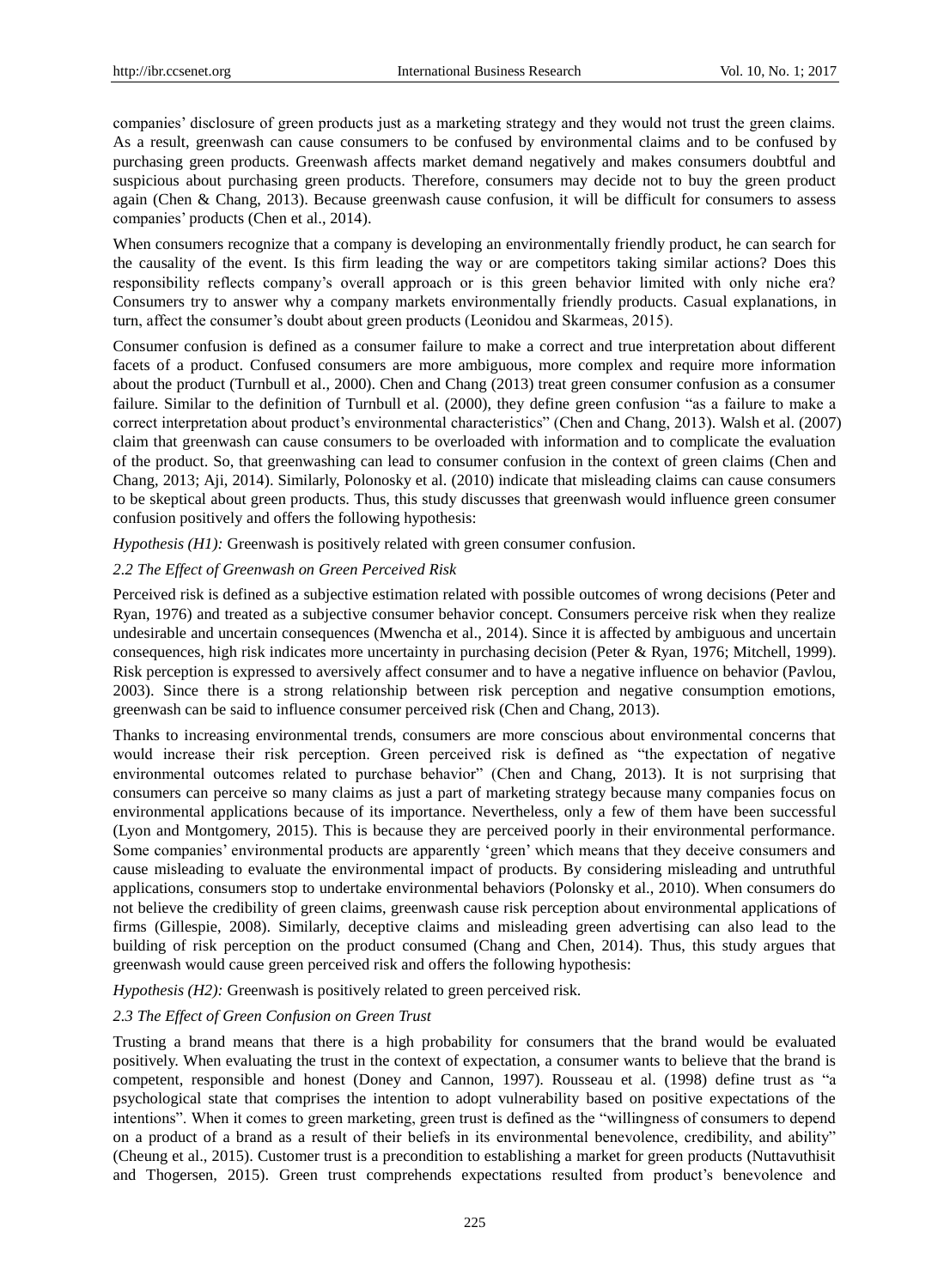credibility about environmental performance (Chen, 2010). When purchasing products with green claims, many consumers perceive fear because of being cheated (Nuttavuthisit and Thogersen, 2015). So, greenwash can be stated as a barrier to building trust towards green products (Polonsky et al., 2010). Accordingly, greenwash can be a barrier to building green trust towards a brand. When consumers perceive greenwashing behaviors of companies, they will be more likely to feel confused and overwhelmed with corporate social responsibility claims (Parguel et al., 2011) Then, confused consumers do not trust green claims although companies dictate their products are "green" (Lyon and Maxwell, 2011; Chen et al., 2014).

When consumers feel that they are confused, they may delay their purchase decisions and do not trust the company. They delay or abandon their purchase decisions because they feel that they are less likely to make a correct purchase decision (Cho et al., 2006). Consumer confusion may cause negative consequences and one of them is indicated as distrust (Singh and Sirdeshmukh, 2000). Morgan and Hunt (1994) point out that confused consumers have more distrust towards the companies providing them with uncertain and conflicting information about the product. Similar to the relationship between confusion and trust, confusion about companies" environmental claims is negatively related with green trust (Kalafatis and Pollard, 1999). Thus, this study offers the following hypothesis:

*Hypothesis (H3)*: Green consumer confusion is negatively related with green trust.

#### *2.4 The Effect of Green Perceived Risk on Green Trust*

According to perceived risk theory, consumers tend to decrease their risk perception rather than to maximize the desired outcome (Mitchell, 1999). People have more tendencies to avoid negative aspects rather than to search for positive payoffs. If consumers perceive high risk, they will be more likely to avoid purchasing. Thus, it is not surprising that consumers prefer to purchase a brand with the low-level of perceived risk so that the brand has better brand equity and brand reputation. Therefore, consumers' the low-level risk perception on a brand can lead to more positive evaluations on this brand equity (Mitchell, 1999; Chang and Chen, 2014).

Similar effects can be discussed between perceived risk and trust (Chen and Chang, 2013). Morgan and Hunt (1994) define trust as the willingness of consumers to rely on their beliefs about the future behavior of a firm. In the case that consumers perceive risk in their purchase decision, they will have more willingness to trust the company and look for truthful information. Expectedly, risk perception can be decreased by developing trust, because the rational dimension of trust makes it easy to take risk behavior. On the contrary, when consumers perceive an unambiguous consequence, they may apply risk reduction strategies such as a preference for well-known, truthful brand and seeking for additional -but true- information (Chang and Chen, 2014). Thus, risk perception on companies" performance and their products cause a trust crisis (Guo et al., 2015). Companies, the messages of which are perceived as unproven and misleading are likely to be treated as unreliable. Therefore, consumers will distrust them as well as their products and their communications (Singh and Sirdeshmukh, 2000) and the level of perceived risk will increase, as the level of trust decreases (Chen and Chang, 2013). Based on this relationship between two concepts, this study offers the following hypothesis, in the green context:

*Hypothesis (H4)*: Green perceived risk is negatively related to green trust.

## *2.5 The Effect of Green Trust on Green Brand Equity*

Previous studies define brand equity from two perspectives; the value of a brand to the customers from the consumer perspective (Aaker 1992; Keller, 1993); the value of a brand to the firm from the financial perspective (Simon and Sullivan, 1993). Keller (1993) defines the concept of brand equity from the perspective of the individual consumer. He defines the concept as the "differential effect of brand knowledge on consumer response to the marketing of the brand". Customer-based brand equity occurs when the consumer is familiar with the brand and holds strong, favorable and unique brand associations in memory (Keller, 1993). Brand equity is a relative construct because it can only be examined if companies are made with competitive brands (Yoo et al., 2000). Aaker (1991) defines brand equity as "a set of brand liabilities and assets related to a brand, its name or symbol, which add to or subtract from the value provided by a product or service to a firm and to that firm"s customers". Focusing on this definition Chen (2010) defines the concept of green brand equity "as a set of brand liabilities and assets about green commitment and environmental concerns that are related to the brand name, and symbol that can either evaluate or decrease the value given by the eco-friendly goods and services".

Compared to brand equity, green brand equity is much more difficult to manage because of the rise of consumer environmentalism and international environmental regulations (Chang and Chen, 2014). Enhancing green brand equity helps companies to take the advantage of competitions by positioning and marketing differently (Ng et al., 2014). Positive customer based brand equity may lead to more revenue, less cost, and greater profits. Customer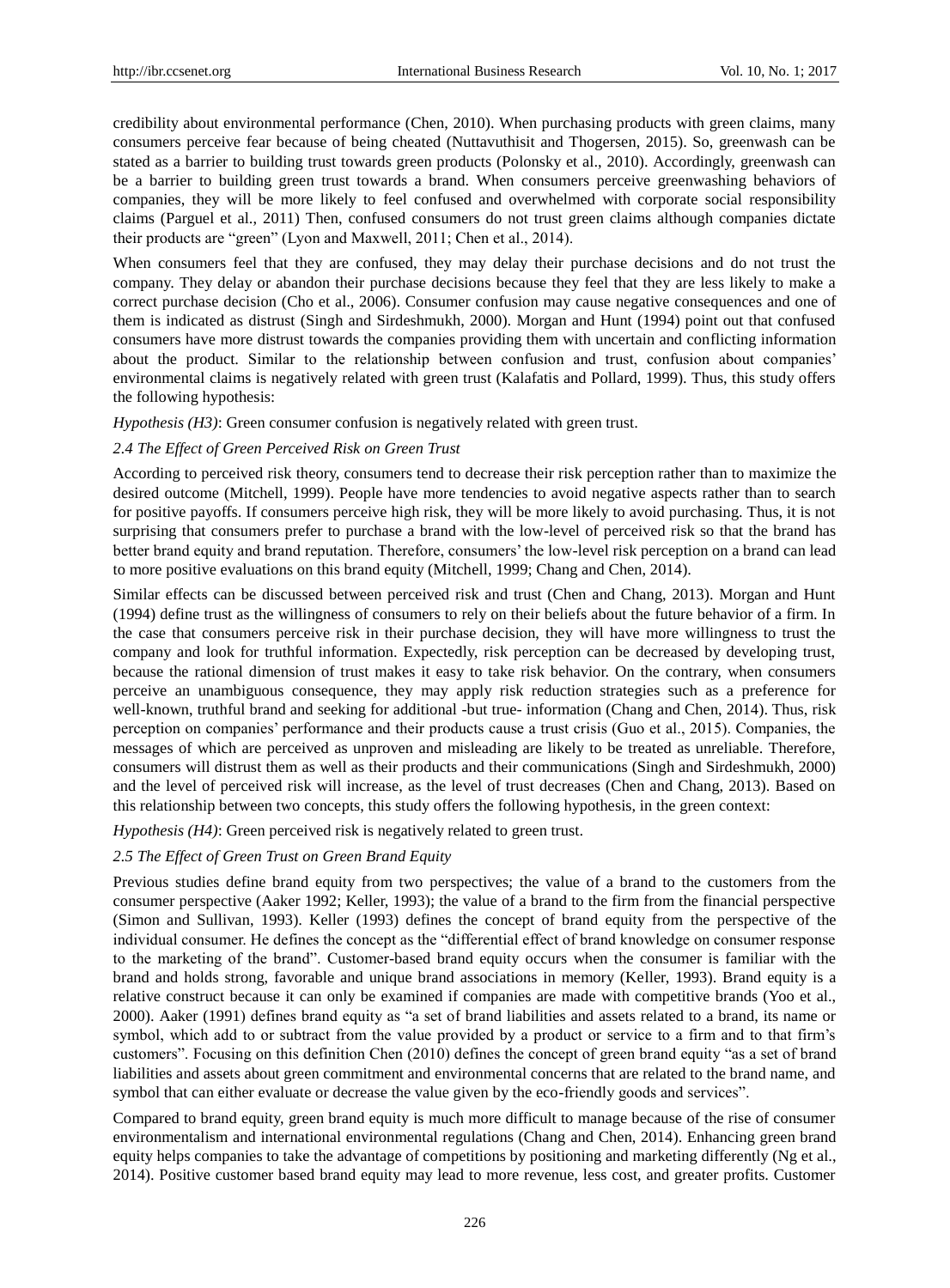based brand equity can provide the approach that will enable companies to take better long-term and short-term marketing actions (Keller, 1993). In order to manage the brand successfully, understanding customer based brand equity is important because the content of memory for the brand will affect the future effectiveness of brand strategies (Keller, 1993). Nevertheless, companies" greenwashing behaviors cause a crisis of trust (Guo et al., 2015) which, in turn, may affect brand equity.

Brand trust is one of the most important variables for increasing brand equity and it is indicated as positively related with it (Morgan and Hunt, 1994). Similarly, customer trust is declared to positively affect brand equity (Kim et al., 2008). Thus, a relationship can be offered between green trust and green brand equity (Chen, 2010). Based on previous literature this study proposes the following hypothesis:

*Hypothesis (H5)*: Green trust is positively related to green brand equity.

Green marketing or environmental marketing needs new marketing strategies which can successfully address key issues relating to "how companies develop and market green products satisfying customer needs, how they define green and how they communicate their commitments with credibility" (Ottman 1993). This study predicts the negative relationship between greenwash and green brand equity and evaluates the effects of green perceived risk, green consumer confusion, and green trust. The research model is presented in Figure 1.



Figure 1. Research Model

# **3. Research Method**

#### *3.1 Data Collection and Sample*

This study investigates customers who have been purchasing gasoline product from one of the five gasoline stations: Shell, Opet, British Petroleum, Petrol Ofisi and Total. The empirical analysis was performed based on the data obtained from customers of these gas stations, which are located in Ankara, the capital city of Turkey. Face to face survey method was used to obtain data for our empirical research. The sample includes 400 customers who have the experience of purchasing gasoline from one of the five gas stations. In order to meet these preconditions, we used the purposive sampling (a nonprobability sampling method) technique in the study. Thus, the research covers customers who have purchasing experience at least one of the five gasoline stations.

Respondents were wanted to select one out of the five presented well-known brands (Shell, Opet, BP, PO and Total) for which they had regularly gasoline buying experience. Afterward, respondents were shown selected gas station printed advertising which contains environmental advertising message, such as an unleaded gasoline for nature, the cleanest diesel fuel in the world, superior environmental protection, the awareness of the environmental responsibility and higher performance and more environmentally friendly. Subsequently, the selected gas station and advertisings were evaluated based on the constructs of greenwash perception, green confusion, green perceived risk, green trust, and green brand equity. Moreover, respondents rated the perceived green brand equity of the selected gas station.

Selected gas stations have branches throughout Turkey and market share of each of them is bigger than 5%.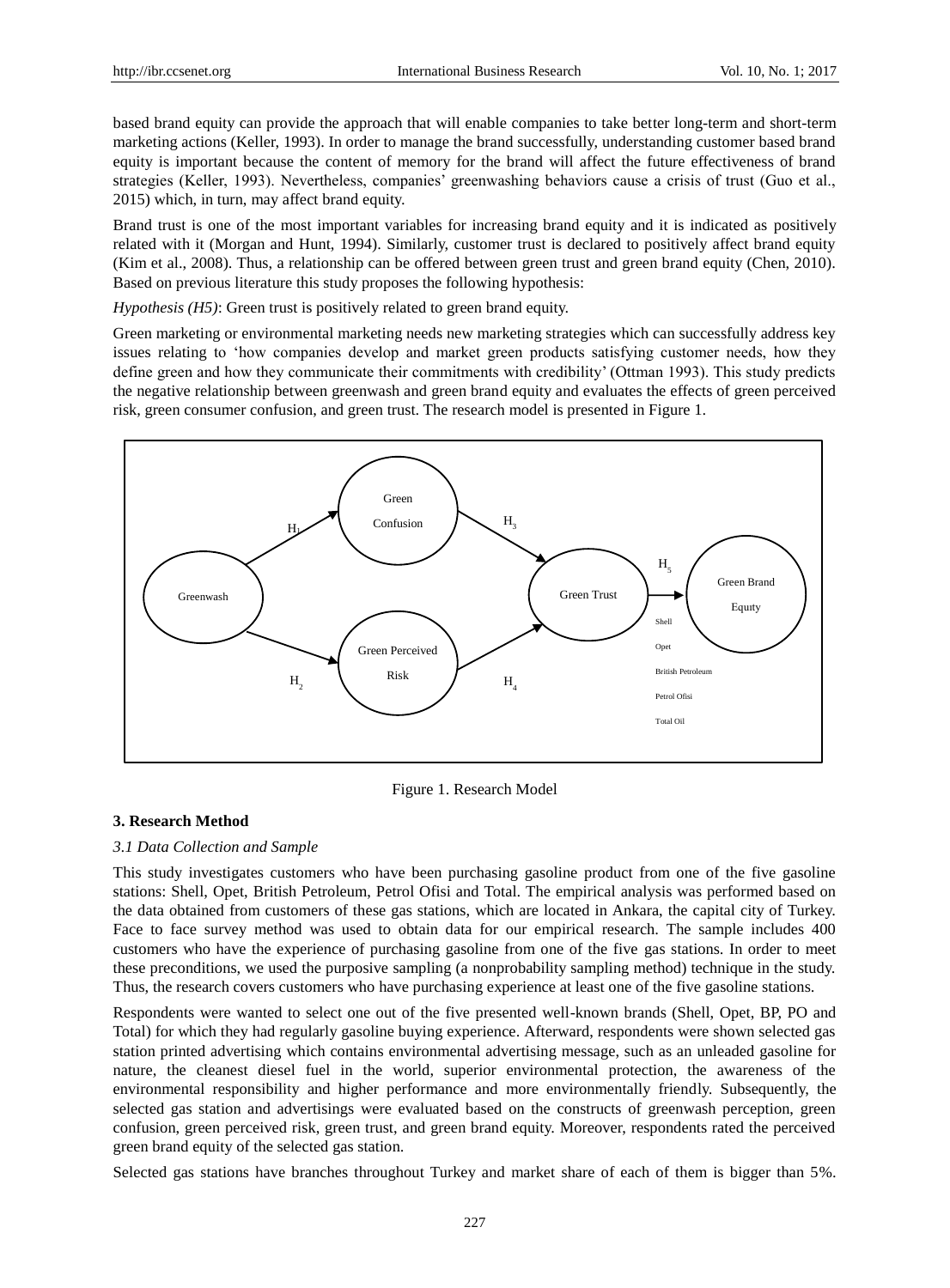Besides, they are the five large extended gas stations with 85% of total market share in Turkey. All these are the criteria to select these gas stations (Shell, Opet, BP, PO and Total). Respondents were selected among consumers living in Ankara and regularly buying fuel from one of the five stations.

## *3.2. Measures and Variables*

This study used the measurement scale of previous studies in order to design questionnaire items. Questionnaire items were measured by seven-point Likert scale from 1 to 7, rating from strongly disagreement to strongly agreement. This study offered five constructs as greenwash, green consumer confusion, green perceived risk, green trust and green brand equity. Measurement of consumers" perception on greenwashing applications of companies includes five items adopted from Chen and Chang (2013). This study refers to Chen and Chang (2013) and Aji (2014) to measure green consumer confusion including five items. Green perceived risk was measured by using five items adopted from the work of Chen and Chang, (2013). The questionnaire items for green trust and green brand equity (based on consumer perspective) were adopted from Chen (2010). The measurement includes five items for green trust and four for green brand equity. Lastly, three items were added in the stage of developing greenwash index (as shown in Table 5 and Figure 2). These tree additional items, indicating overall greenwash perception (OGWP), were also measured by using seven-point Likert scale. These items were indicated as "this printed advertising contains untruthful green claims (OGWP1)", "this printed advertising is completely deceptive (OGWP2)" and "this printed advertising is completely misleading (OGWP3)". Table 1 shows the items used for measurements of the constructs.

Table 1. Measurements of Constructs

|                    | <b>Items</b>                                                                                              | References       |  |  |  |  |  |  |  |
|--------------------|-----------------------------------------------------------------------------------------------------------|------------------|--|--|--|--|--|--|--|
| Greenwashing       |                                                                                                           |                  |  |  |  |  |  |  |  |
| GW1                | This ad misleads with words in its environmental features.                                                |                  |  |  |  |  |  |  |  |
| GW <sub>2</sub>    | This ad misleads with visuals or graphics in its environmental features.                                  | Chen and         |  |  |  |  |  |  |  |
| GW <sub>3</sub>    | This ad possesses a green claim that is vague or seemingly un-provable.                                   |                  |  |  |  |  |  |  |  |
| GW4                | This ad overstates or exaggerates how its green functionality actually is.                                |                  |  |  |  |  |  |  |  |
| GW <sub>5</sub>    | This ad leaves out or masks important information, making the green claim sound better than it is.        |                  |  |  |  |  |  |  |  |
|                    | <b>Green Consumer Confusion</b>                                                                           |                  |  |  |  |  |  |  |  |
| GCC1               | It is difficult to detect this product in terms of environmental features.                                |                  |  |  |  |  |  |  |  |
| GCC <sub>2</sub>   | It is difficult to recognize the differences among products with respect to environmental features        | Chen and<br>Chan |  |  |  |  |  |  |  |
| GCC3               | I confuse to decide which green products should be purchased                                              |                  |  |  |  |  |  |  |  |
| GCC4               | I rarely feel sufficiently informed about environmental features of this product.                         | $(2013)$ ;       |  |  |  |  |  |  |  |
| GCC <sub>5</sub>   | I feel uncertain about environmental features of this product.                                            | Aji (2014)       |  |  |  |  |  |  |  |
|                    | <b>Green Perceived Risk</b>                                                                               |                  |  |  |  |  |  |  |  |
| GPR1               | There is a chance that there will be something wrong with the environmental performance of this           |                  |  |  |  |  |  |  |  |
| GPR <sub>2</sub>   | product.                                                                                                  | Chen and         |  |  |  |  |  |  |  |
| GPR3               | There is a chance that using this product will negatively affect the environment.                         |                  |  |  |  |  |  |  |  |
| GPR4               | Using this product would damage my green reputation or image.                                             |                  |  |  |  |  |  |  |  |
| GPR5               | There is a chance that I would get an environmental penalty or loss If I use this product.                | (2013)           |  |  |  |  |  |  |  |
|                    | There is a chance that this product will not work properly with respect to its environmental design.      |                  |  |  |  |  |  |  |  |
| <b>Green Trust</b> |                                                                                                           |                  |  |  |  |  |  |  |  |
| GT1                | I feel that this brand's environmental commitments are generally reliable.                                |                  |  |  |  |  |  |  |  |
| GT <sub>2</sub>    | I feel that this brand's environmental performance is generally dependable.                               | Chen             |  |  |  |  |  |  |  |
| GT <sub>3</sub>    | I feel that this brand's environmental argument is generally trustworthy.                                 |                  |  |  |  |  |  |  |  |
| GT4                | This brand's environmental concern meets your expectations                                                | (2010)           |  |  |  |  |  |  |  |
| GT5                | This brand keeps promises and commitments for environmental protection.                                   |                  |  |  |  |  |  |  |  |
|                    | <b>Green Brand Equity</b>                                                                                 |                  |  |  |  |  |  |  |  |
|                    | It makes sense to buy from this station instead of other stations because of its environmental            |                  |  |  |  |  |  |  |  |
| GBE1               | commitments, even if they are the same.                                                                   |                  |  |  |  |  |  |  |  |
| GBE <sub>2</sub>   | Even if another station has the same environmental features as this station, I would prefer to buy        |                  |  |  |  |  |  |  |  |
|                    | from this station.                                                                                        | Chen<br>(2010)   |  |  |  |  |  |  |  |
| GBE3<br>GBE4       | If there is another station's environmental performance as good as this station, I prefer to buy from     |                  |  |  |  |  |  |  |  |
|                    | this station.                                                                                             |                  |  |  |  |  |  |  |  |
|                    | If the environmental concern of another station is not different from that of this station in any way, it |                  |  |  |  |  |  |  |  |
|                    | seems smarter to purchase from this station.                                                              |                  |  |  |  |  |  |  |  |
|                    | 2.2 Data Analysis                                                                                         |                  |  |  |  |  |  |  |  |

*3.3 Data Analysis*

The research model was analyzed by using variance based partial least squares path modeling (PLS-PM) technique. PLS-PM is a variance-based structural equation modeling analysis method to test theoretical relations between latent variables (Willaby, et al. 2015). PLS-PM maximizes the explained variance of dependent latent variables by predicting partial model relationships in an iterative sequence of ordinary least squares regressions. Besides, PLS-PM emphasizes prediction while simultaneously relaxes the demands on data and specification of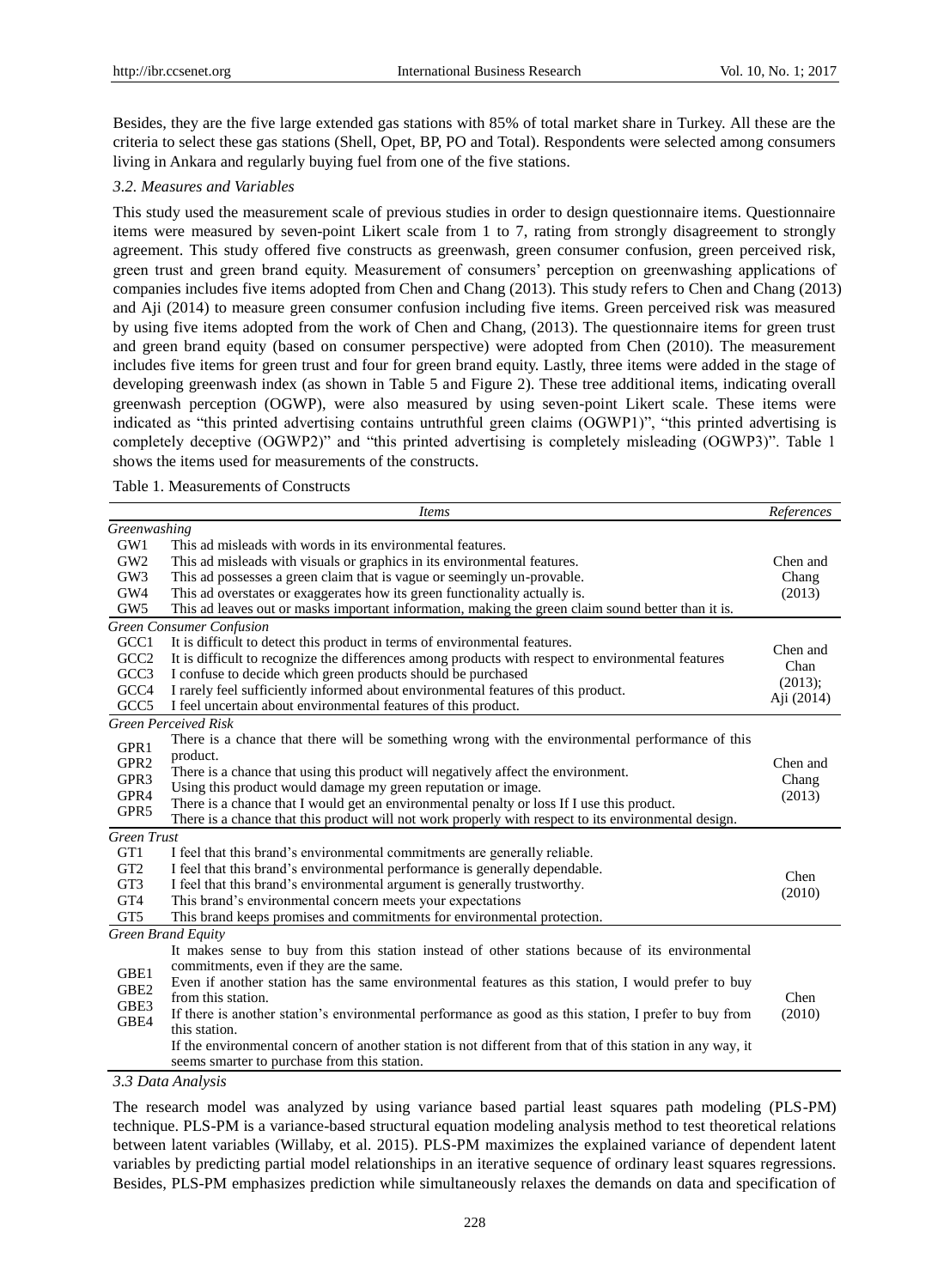relationships (Hair et al., 2016). The estimation of PLS path model is conducted in four steps. Firstly, an iterative algorithm determining composite scores for each construct is performed. Then, corrections for attenuation for those modeled constructs are made. Thirdly, parameter estimation is made and finally, bootstrapping for inference testing is performed (Henseler et al. 2016). PLS-PM has some advantages over other SEM technique. For instance, PLS-PM analysis works more efficiently with a) complex theoretical models, b) small sample size, c) variable prediction goal, d) non-normal data distributions and it uses e) both reflective and formative constructs (Willaby et al., 2015; Henseler et al., 2009). On the other hand, in the literature, PLS-PM analysis method is generally criticized as four main headings. It is criticized as producing biased parameter estimates, offering no model over identification tests, not correcting for endogeneity in predictors and not accommodating measurement error (e.g. Rönkkö et al., 2015; McIntosh et al., 2014; Rönkkö and Evermann, 2013). PLS-PM analysis was used both to test the research hypotheses and to develop greenwash index process. During the analyses process, SmartPLS 3 (Version 3.2.4) software (Ringle et al., 2015) was used to evaluate the measurement and structural model.

| Gender                   | Frequency | Percentage | Monthly Average Income              | Frequency | Percentage |
|--------------------------|-----------|------------|-------------------------------------|-----------|------------|
| Male                     | 280       | 70         | Under 1,000 TL                      | 5         | 1.3        |
| Female                   | 120       | 30         | 1,001-3,000 TL                      | 18        | 4.5        |
| Age                      | Frequency | Percentage | 3,001 - 5,000 TL                    | 121       | 30.3       |
| 18-25                    | 71        | 17.7       | 5.001-7.000 TL                      | 181       | 45.3       |
| 26-33                    | 103       | 25.8       | 7,001-9,000 TL                      | 65        | 16.3       |
| 34-41                    | 143       | 35.8       | 9,001 TL and over                   | 10        | 2.5        |
| 42-49                    | 54        | 13.5       | <b>Used Fuel Type</b>               | Frequency | Percentage |
| 50 and over              | 29        | 7.2        | Gasoline                            | 92        | 23.0       |
| <b>Marital Status</b>    | Frequency | Percentage | <b>Diesel</b>                       | 130       | 32.5       |
| Married                  | 274       | 68.5       | Liquid Petroleum Gas (LPG)          | 178       | 44.5       |
| Single                   | 126       | 31.5       | <b>Preferred Gas Station</b>        | Frequency | Percentage |
| <b>Educational Level</b> | Frequency | Percentage | Petrol Ofisi                        | 80        | 20.0       |
| Elementary education     | 52        | 13.0       | Opet                                | 78        | 19.5       |
| Secondary education      | 45        | 11.3       | Shell                               | 83        | 20.8       |
| Vocational school        | 114       | 28.5       | <b>BP</b>                           | 79        | 19.8       |
| Undergraduate            | 147       | 36.8       | <b>Total Oil</b>                    | 80        | 20.0       |
| Postgraduate             | 42        | 10.5       | Monthly Average Mileage             | Frequency | Percentage |
| Occupation               | Frequency | Percentage | Less than 1,000 km                  | 23        | 5.8        |
| Government official      | 81        | 20.3       | 1.001-2.000 km                      | 306       | 76.5       |
| Worker                   | 62        | 15.5       | 2,001-3,000 km                      | 53        | 13.3       |
| Tradesman                | 54        | 13.5       | More than 3,001 km                  | 18        | 4.5        |
| Self-employed            | 41        | 10.3       | Monthly Fuel Purchasing Frequency   | Frequency | Percentage |
| <b>Business Manager</b>  | 32        | 8.0        | 1                                   | 45        | 11.3       |
| Teacher                  | 32        | 8.0        | 2                                   | 101       | 25.2       |
| Academician              | 24        | 6.0        | 3                                   | 157       | 39.2       |
| Doctor                   | 19        | 4.8        | $\overline{4}$                      | 57        | 14.3       |
| Engineer                 | 15        | 3.8        | 5 and over                          | 40        | 10.0       |
| Farmer                   | 12        | 3.0        | Monthly Ave. Cons. of Fuel (liters) | Frequency | Percentage |
| Student                  | 10        | 2.5        | $0-40$                              | 118       | 29.5       |
| Housewife                | 8         | 2.0        | $41 - 80$                           | 151       | 37.8       |
| Other                    | 10        | 2.5        | 81 and over                         | 131       | 32.8       |

| Table 2. Demographic Profiles and Gasoline Purchase Behavior of the Sample |  |  |  |  |
|----------------------------------------------------------------------------|--|--|--|--|
|                                                                            |  |  |  |  |

#### **4. Results**

#### *4.1 Demographic Profiles of the Respondents*

The 400 valid questionnaires were collected from the respondents. The demographic profile of the respondents is presented in Table 2. Among the respondents 70% of them were male, more than two-thirds of the respondents (68%) were married and almost two-thirds of the respondents (62%) indicated their age as 26-41. Among the survey respondents, nearly 37% of them reported that they had completed an undergraduate level of education. In terms of occupation, 20% of the respondents indicated their occupation as a government official, nearly 16% of the respondents reported their occupation as a worker and 14% of the respondents indicated their occupation as a tradesman. Among the survey respondents, the majority of those (75%) indicated their average monthly income level between 3,001-7,000 Turkish Liras. In terms of used fuel type in their cars, the majority of the respondents (45%) stated that they used liquid petroleum gas (LPG), nearly 32% of the respondents indicated that they used diesel and the remainder of the respondents (23%) indicated that they used gasoline. The majority of the respondents (76%) reported the monthly average distance traveled by their cars as 1.001- 2.000 kilometers.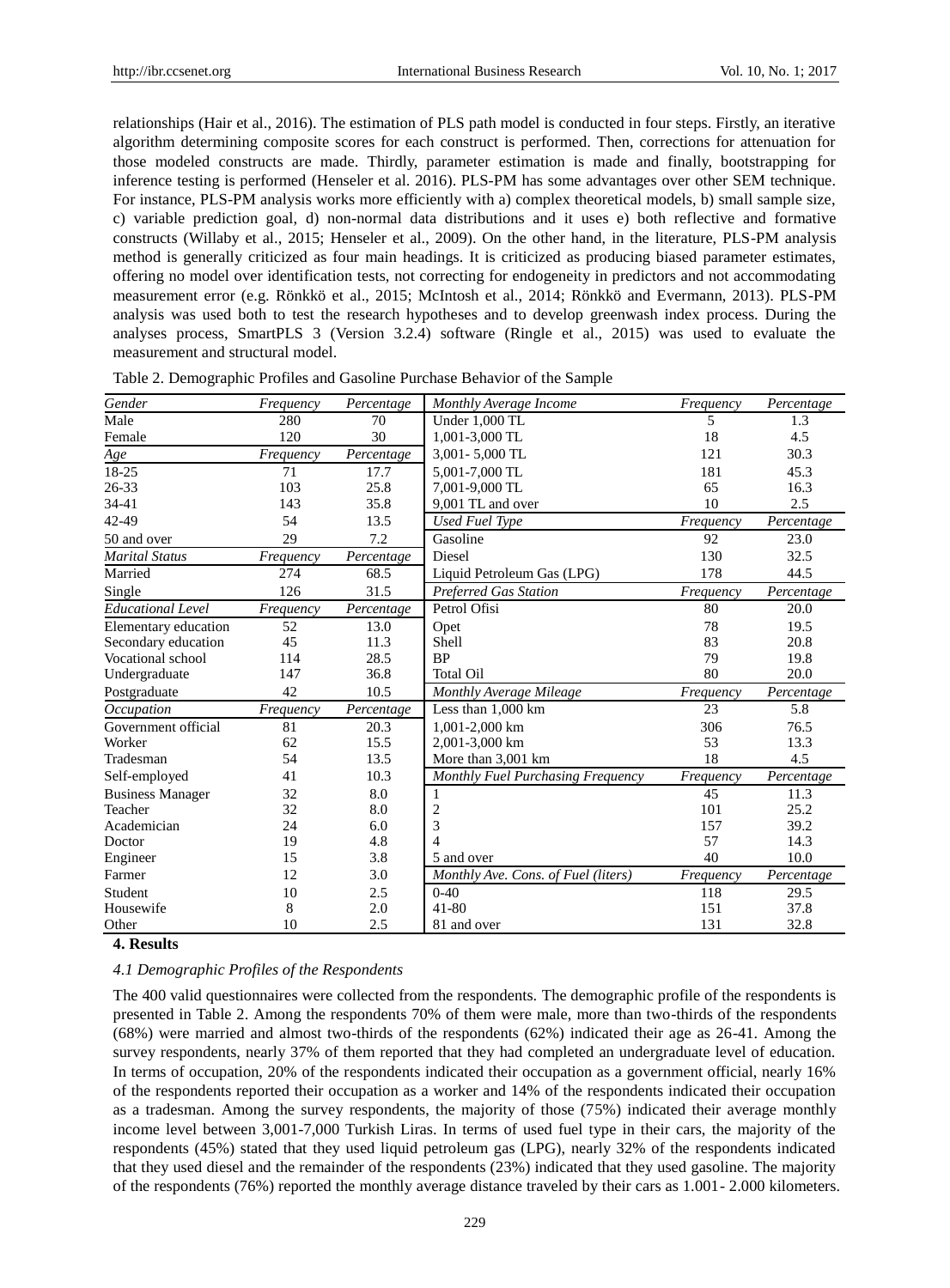According to the survey, more than two-thirds of the respondents (64%) indicated their monthly fuel purchasing frequency as 2-3 times. Finally, when the participants were asked how many liters fuel they consume per month, nearly 38% of them reported that they had consumed 41-80 liters fuel, while 33% of them indicated the amount as more than 81 liters fuel and 29% of the respondents reported the amount as less than 40-liters fuel.

#### *4.2 Reflective Measurement Model Assessment*

The first step in the PLS analysis is the assessment of the measurement (outer) model. PLS-Path Models consist of two sets of linear equations, one is the outer model and the other is the inner model. The outer model indicates the relationships between a latent variable and it"s observed or manifests variables, whereas the inner model specifies the relationships between unobserved or latent variables (Henseller et al., 2009). Thus, reliable and valid outer model estimations permit us an evaluation of inner path model estimates. In order to evaluate the psychometric properties of the reflective measurement model, this study followed the procedure offered by Hair et al. (2014) in the PLS-PM analysis process. Unidimensionality, convergent and discriminant validity, composite reliability and average variance extracted (AVE) indices were evaluated for the outer models.

Reflective measurement constructs should be homogenous and unidimensional (Esposito Vinzi et al., 2010: 50). In order to assess measurement constructs' unidimensionality, principal component analysis (PCA) with varimax rotation was conducted by using PASW Statistics Software (version 18) for each of the five latent constructs. For all five constructs, unidimensionality was evidenced as the first eigenvalue  $(\lambda > 1)$  of the variables exceeded one and the second eigenvalue  $(\lambda < 1)$  was smaller than one. Principal component analysis result indicates that all of the constructs in the research model are unidimensional. Table 3 presents the descriptive statistics and correlations for latent variables.

| Reflective Constructs                      | Mean  | SD    | <b>Outer Loadings</b><br>$(max-min)*$ | <b>AVE</b> | Cronbach's<br>Alpha | Composite<br>Reliability | GW       | GCC      | <b>GPR</b> | <b>GT</b> | <b>GBE</b> |
|--------------------------------------------|-------|-------|---------------------------------------|------------|---------------------|--------------------------|----------|----------|------------|-----------|------------|
| Perceived Greenwashing<br>$(5$ items)      | 3.420 | 1.397 | 0.914-0.899                           | 0.801      | 0.938               | 0.953                    | (0.895)  |          |            |           |            |
| Green Consumer<br>Confusion<br>$(5$ items) | 4.302 | 1.533 | 0.933-0.875                           | 0.843      | 0.953               | 0.946                    | 0.291    | (0.918)  |            |           |            |
| <b>Green Perceived Risk</b><br>$(5$ items) | 3.575 | 1.532 | 0.917-0.890                           | 0.821      | 0.927               | 0.948                    | 0.762    | 0.401    | (0.906)    |           |            |
| Green Trust<br>$(5$ items)                 | 5.282 | 0.977 | 0.849-0.789                           | 0.720      | 0.919               | 0.935                    | $-0.513$ | $-0.308$ | $-0.391$   | (0.848)   |            |
| Green Brand Equity<br>$(4$ items)          | 5.317 | 1.262 | 0.935-0.923                           | 0.867      | 0.949               | 0.963                    | $-0.435$ | $-0.214$ | $-0.467$   | 0.356     | (0.931)    |

Table 3. Descriptive Statistics and Correlations for Latent Variables

**\***Reflective measurement model factor loadings are statistically significant at (p<0.001);

Diagonal elements (values in parentheses) are the square root of the AVE; the off-diagonal values are the correlations between the latent constructs. As indicated in Table 3, all the outer loadings of the reflective constructs are statistically significant (p<0.001) and above the minimum threshold value of 0.70. PLS-PM analysis results indicate that within-method convergent validity is evidenced by the large (>.708) and statistically significant outer loadings on their respective constructs. Composite reliability values (see CR column in Table 3) for all the reflective constructs have high levels of (0.93; 0.96) internal consistency reliability. Moreover, the values of AVE (convergent validity) are above the minimum recommended level of 0.50. This indicates the convergent validity for all constructs. Cronbach"s alpha coefficients, indicating internal consistency, are above the recommended level of 0.70. As shown in Table 3, PLS-PM analysis results indicate that all reflective constructs have high-level internal consistency reliability. Finally, Fornell and Larcker (1981) criterion is used in order to assess discriminant validity. According to this criterion, the square root of the AVE of each construct should be higher than the constructs" correlation in the model. PLS-PM analysis result points out that all the square root of the AVE values is higher than the correlations of constructs in the research model. The analysis result supports reflective measurement constructs" discriminant validity. Overall, PLS-PM analysis results provide support for the general quality of the reflective constructs and analysis results imply that our data and measurement model are suitable for structural model assessment and hypothesis testing process.

#### *4.3 Structural Model Assessment*

The measurement model has been confirmed as reliable and valid, in the first step. The next step is assessing the results of the structural model, which involve model predictive capabilities and the relationships between latent variables. The main criteria to evaluate the structural model in PLS-PM are the significance of path coefficients,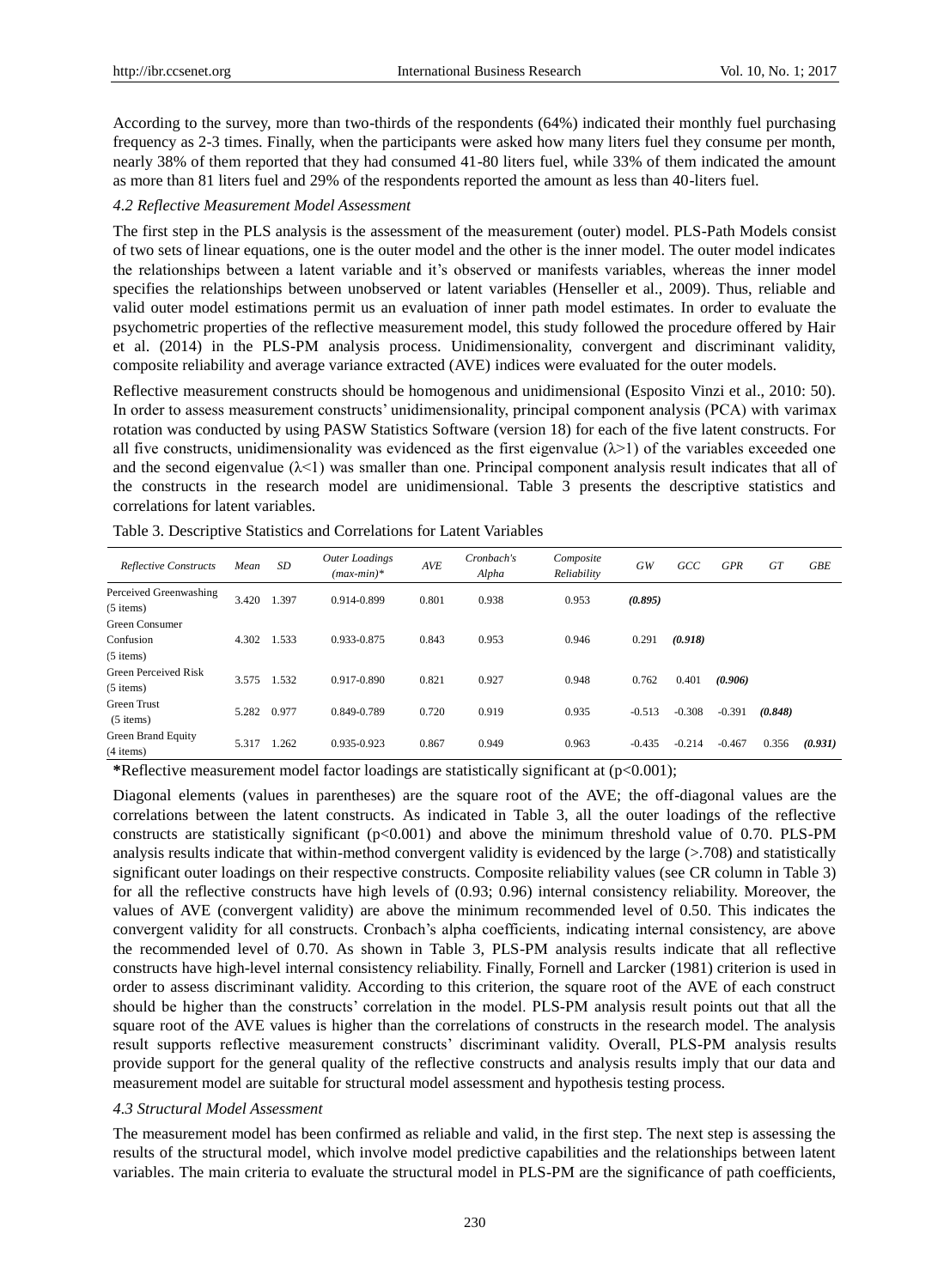the level of endogenous latent variables'  $R^2$  values, and the predictive relevance  $(Q^2)$  values (Hair et al., 2014).

The evaluations of the structural research model base on the bootstrapping and blindfolding procedure (Hair et al., 2014). After managing the PLS-PM algorithm, the path coefficient estimates were obtained for the structural model relationships, which represent the hypothesized relationships between the latent constructs. The statistical significance levels of path coefficients were estimated by means of bootstrapping routine (5.000 subsample and 400 bootstrap cases). Besides, in order to assess the models' predictive relevance, Stone-Geisser's  $Q^2$  values were also received via the blindfolding procedure. Table 4 shows the results of the structural relationship path coefficients, standard deviations for path coefficients, t-statistic values, p-values, and hypotheses test results.

As seen in Table 4, PLS-SEM analysis result indicates that the structural path linking perceived greenwash to the green confusion is positive and statistically significant ( $\beta$ =.292; SD=.074; p<0.001). This result empirically supports Hypothesis 1, indicating perception of greenwash is positively related to green confusion. Therefore, there is evidence that a higher level of greenwash perception can lead to higher level consumer confusion in the context of gas stations" green advertising claims. Misleading green product advertising claims with words, visuals, and graphics can cause consumers to be more confused about the gas station and environmental features of its product. In addition, the structural path that links perceived greenwashing level and perceived green risk is found positive and statistically significant ( $\beta$ =.617; SD=.069; p<0.001). This result empirically supports Hypothesis 2, indicating that the greenwashing level is positively related to perceived green risk. That is, a higher level of greenwashing perception can cause a higher-level consumer risk perception in the context of gas stations" green advertising claims. Moreover, the results reveal that the influence of the greenwashing perception on the perceived risk dimension is higher than its influence on the dimension of green confusion. According to PLS-PM analysis results, the structural path linking green consumer confusion and green trust is negative and statistically significant ( $\beta$ = -.308; SD=.072; p<0.001). This result supports Hypothesis 3. Therefore, when the consumer has a higher level confusion about the gas station and environmental features of its product, their trust level toward the gas station may decrease. In other words, consumers at a high-level mental confusion have more distrust towards the gas station and its environmental claims. Similarly, analysis result reveals that the relationship between green risk and green trust is negative and statistically significant (β= -.415; SD=.061; p<0.001), supporting Hypothesis 4. That means when the consumer has a higher-level risk perception about the gas station and environmental features of its fuels, their trust level toward the gas station may decrease. The results also reveal that negative influence of green perceived risk on green trust dimension is higher than the influence of green confusion on green trust. That is green perceived risk has a higher level negative effect on green trust, compared to green confusion. Finally, PLS-SEM analysis result indicates that the structural path that links green trust and green brand equity is positive and statistically significant ( $\beta$ = .312; SD=.063; p<0.001), supporting Hypothesis 5, which indicates that green trust level is positively related to green brand equity. Therefore, the result shows that a higher level of green trust towards the gas station brand and its environmental claims can lead to a more positive perception of green brand equity.

|                                                     | Path<br>Coefficient | SD    | Statistic* | p-Value | Hypothesis     | Proposed<br>Effect<br>Sign | Decision  |
|-----------------------------------------------------|---------------------|-------|------------|---------|----------------|----------------------------|-----------|
| Perceived Greenwash<br>--> Consumer Green Confusion | 0.292               | 0.074 | 3.945      | 0.000   | $H_1$          | $^{+}$                     | Supported |
| Perceived Greenwash<br>- -> Green Perceived Risk    | 0.617               | 0.069 | 8.942      | 0.000   | H <sub>2</sub> | $^{+}$                     | Supported |
| <b>Green Consumer Confusion</b><br>--> Green Trust  | $-0.308$            | 0.072 | $-4.277$   | 0.000   | $H_3$          | $\overline{\phantom{a}}$   | Supported |
| <b>Green Perceived Risk</b><br>--> Green Trust      | $-0.415$            | 0.061 | $-6.803$   | 0.000   | $H_4$          | $\overline{\phantom{a}}$   | Supported |
| Green Trust<br>--> Green Brand Equity               | 0.312               | 0.063 | 4.952      | 0.000   | $H_5$          | $^{+}$                     | Supported |

Table 4. PLS Structural Model Analysis Results and Hypotheses Testing

Note: \*T-Statistic values for two-tailed test: 1.96 (sig. level 5%), and 2.58 (sig. level 1%).

In order to examine the predictive accuracy and predictive relevance of the models, R<sup>2</sup> (coefficient of determination) and Stone-Geisser's  $Q^2$  values were also obtained by using the PLS algorithm procedure. As the endogenous latent construct, the R<sup>2</sup>value for green brand equity was calculated as 0.658 with a Stone-Geisser's  $Q<sup>2</sup>$  value of 0.574, indicating a large effect size. Therefore, PLS-PM analysis results reveal that the research model fits the data well.

*4.4 Greenwash Index Development*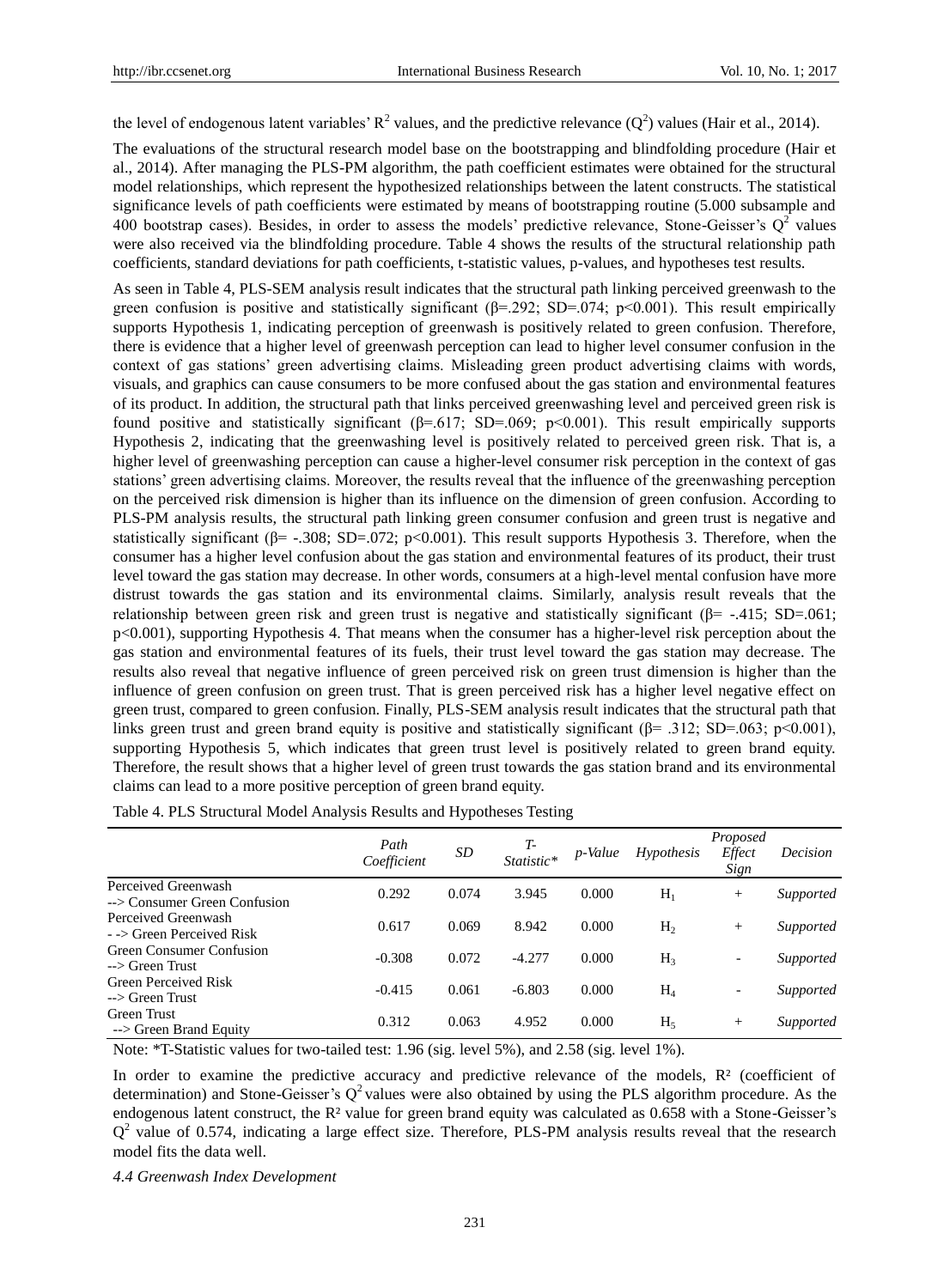Gas station companies (e.g. BP, Shell, Opet etc.) have been recently using advertising in order to attach a green climate to their products and brands. These companies can mask or ignore the environmental issues involved in the production, processing, and shipment of products. In this context, developing a consumer based (e.g. perceptual) greenwash index and determining the effect of this index value on green brand equity is a very important research topic in terms of both advertising practitioners and green consumers.

Arnett et al., (2003) defined an index as "a value assigned to people that represents the degree to which they possess some latent trait" (Arnett et al., 2003). An index"s construction requires the use of formative rather than reflective indicators (Diamantopoulos and Winklhofer, 2001). When a latent construct is measured by using formative indicators the observed indicators cause the latent construct. In contrast, when reflective indicators are used the latent construct causes the observed indicators. That is, the observed variables reflect the changes in the latent constructs (Arnett et al., 2003). The method for developing consumer perceived greenwash index (multi-item formative indicators) is based on the studies of Diamantopoulos and Winklhofer (2001), Arnett et al. (2003) and Wang et al. (2011). Diamantopoulos and Winklhofer (2001) state that four issues are critical for successful index constructions. These issues are indicated as content specification, indicator specification, indicator collinearity and external validity. The first issue in index construction is the content specification. The content specification is the domain of content which the index is intended to capture the entire scope of the latent variable. After the content specification, researchers must determine the indicators that constitute the index. Including comprehensive indicators is more important in a formatively multi-item index construction process (Diamantopoulos and Winklhofer, 2001; Wang et al., 2011). The main construct for which we seek to generate a greenwash index is the consumer perceptions of misleading green claims in the gas stations" printed advertising. In the index construction process, this study used five item scales (see in Table 5) adopted from Chen and Chang (2013) containing five separate facets of greenwashing application.

Another issue in the index construction process is the indicator collinearity. Since the formative measurement model is based on multiple regression, researchers must examine the issue of multi-collinearity between formative indicators (Diamantopoulos and Winklhofer, 2001). High levels of multi-collinearity between formative indicators are a crucial issue because they have an impact on the estimation of weights and their statistical significance. In PLS-SEM analysis, the multi-collinearity issue is especially problematic, because standard errors are generally larger due to sampling error (Hair et al., 2014). Therefore, inter-correlations among the formative indicators were assessed using variance inflation factor (VIF) values generated by PLS-PM analysis process. In the context of PLS-PM analysis, a VIF value of 5 and higher indicates a potential collinearity problem (Hair et al., 2014). According to the PLS-PM analysis result in Table 5, GW1 indicator has the highest level of VIF value (1.875). Thus, VIF values of formative indicators are uniformly below the threshold value of 3.33. Therefore, it can be concluded that collinearity does not reach critical levels in any of the five formative indicators (see Table 5) and is not an issue for the index construction process.

Table 5. PLS Analysis Results - Formative Indicators VIF Values

| Perceived Greenwash Index                                                                                                              |            |  |  |  |  |  |  |
|----------------------------------------------------------------------------------------------------------------------------------------|------------|--|--|--|--|--|--|
| <b>Formative Indicators</b>                                                                                                            | VIF < 3.33 |  |  |  |  |  |  |
| GW1: This ad misleads with words in its environmental features -> Perceived greenwash index                                            | 1.875      |  |  |  |  |  |  |
| GW2: This ad misleads with visuals or graphics in its environmental features -> Perceived greenwash index                              | 1.773      |  |  |  |  |  |  |
| GW3: This ad possesses a green claim that is vague or seemingly un-provable -> Perceived greenwash index                               | 1.589      |  |  |  |  |  |  |
| GW4: This ad overstates or exaggerates how its green functionality actually is -> Perceived greenwash index                            | 1.868      |  |  |  |  |  |  |
| GW5: This ad leaves out or masks important information, making the green claim sound better than it is -> Perceived<br>greenwash index | 1.832      |  |  |  |  |  |  |

According to Diamantopoulos and Winklhofer (2001), the final step to construct index is to evaluate the external validity and indicator inspection. External validity is important for index development. Two possible ways of measuring the external validity of an index may include (1) using multiple indicators and multiple causes (MIMIC) model and (2) evaluating how well the proposed index relates to another construct (green brand equity) that theory suggests there should be a negative relationship between the two constructs.

In this study, we used MIMIC model (see Figure 2) for evaluating external validity. In the MIMIC model, the construct of interest is measured both formatively and reflectively (Arnett et al., 2003). Five indicators (see Table 5) derived from previous studies were used as formative indicators for the greenwash index. Three additional global indicators were used as reflective indicators in the MIMIC model. These global reflective indicators include the items as (1) this printed advertising contains untruthful green claims, (2) this printed advertising is completely deceptive, and, (3) this printed advertising is completely misleading.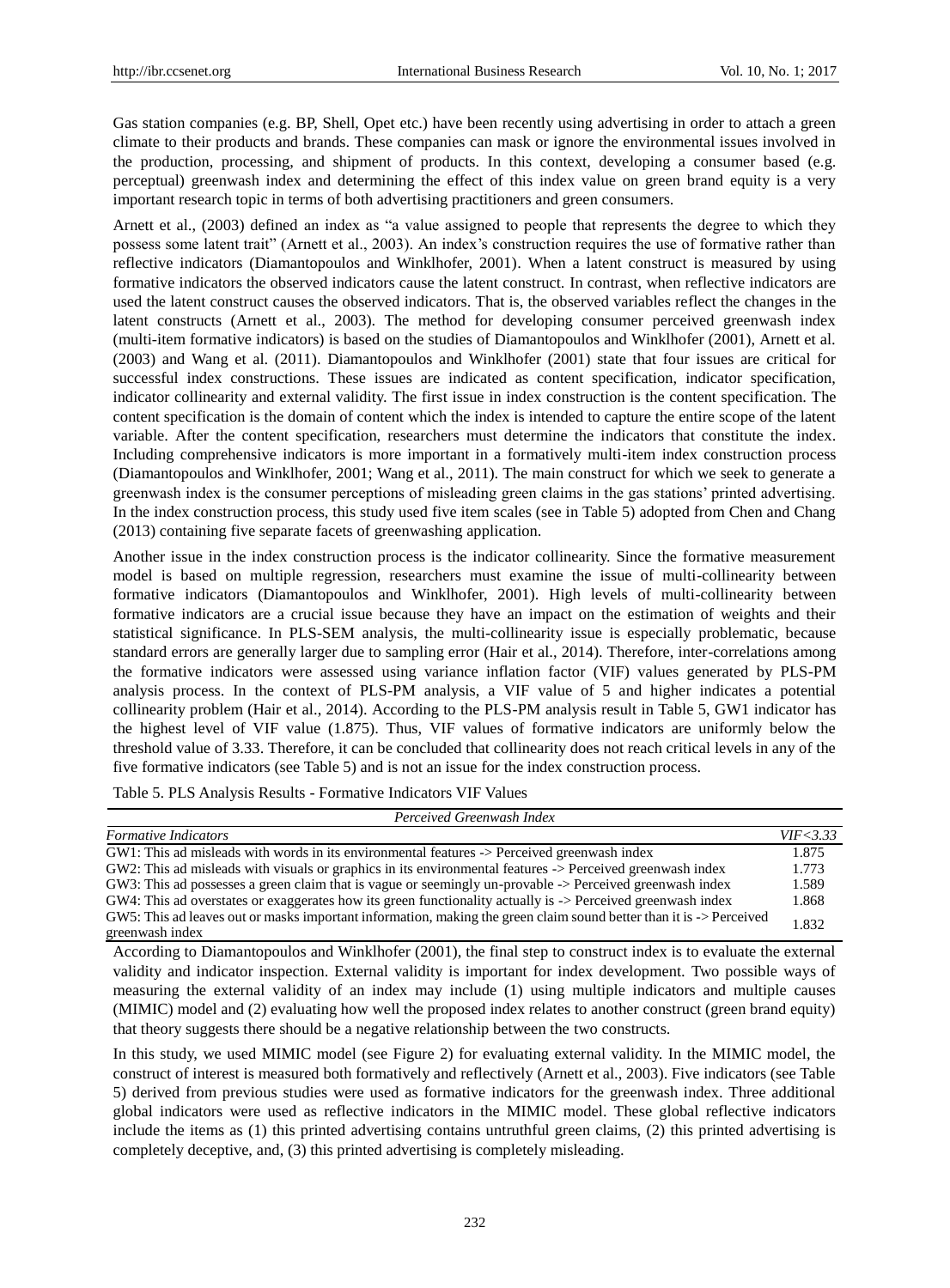

Figure 2. PLS-PM MIMIC Model Analysis Results

In order to test the MIMIC model, PLS-PM analysis was used. Figure 2 shows the MIMIC model analysis results. According to these results, consumer perceived greenwash index explains the large portion of variance  $(R^2=$ 0.775) in the reflectively measured overall greenwash perception. Also, Stone-Geisser's value ( $Q^2$ =0.778), which indicates MIMIC model fits the data well. The path coefficient from greenwash index to reflectively measured greenwash perception is positive  $(\beta=0.727)$  and standard error is low (SE=0.01). Therefore, the five indicators sufficiently capture the content domain of the latent variable (e.g. the five facets of greenwashing).

The second method to evaluate the external validity of an index is to examine how well the proposed index relates to another construct (Diamantopoulos and Winklhofer 2001). Thus, in order to assess external validity of the greenwash index, this study followed stated method, the perceived greenwash index is assessed by examining how the index relates to another construct (green brand equity) that theory suggests there should be a negative relationship between the two constructs. The model (see Figure 3) is estimated via PLS-PM analysis method. In the model, perceived greenwash index is modeled as an antecedent of perceived green brand equity construct. The model again was re-tested with the data from consumers buying fuel from five different gas stations. The analysis results are presented in Table 6.



Figure 3. The Effect of Greenwash Index on Green Brand Equity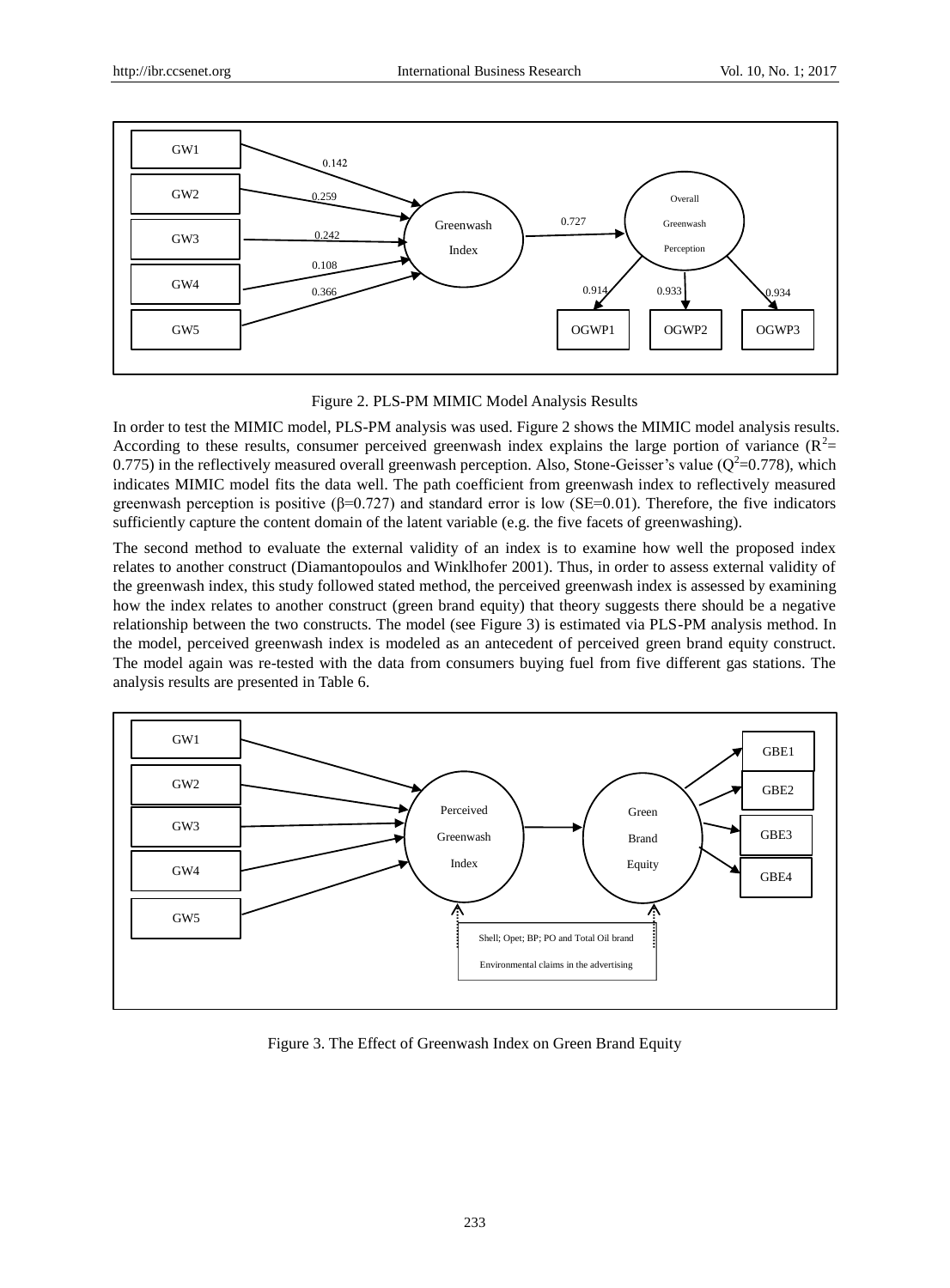## Table 6. PLS Analysis Results - The Effect of Greenwash Index on Green Brand Equity

| Perceived Greenwash Index                                                                                                                                                                |                              |                  |                                           |  |
|------------------------------------------------------------------------------------------------------------------------------------------------------------------------------------------|------------------------------|------------------|-------------------------------------------|--|
| Formative indicators                                                                                                                                                                     | VIF                          |                  | Weights<br>(standard error) <sup>a</sup>  |  |
| GW1: This ad misleads with words in its environmental features -> Perceived greenwash<br>index                                                                                           | 1.875                        |                  | 0.239<br>(0.023)                          |  |
| GW2: This ad misleads with visuals or graphics in its environmental features -><br>Perceived greenwash index                                                                             | 1.773                        |                  | 0.277<br>(0.018)                          |  |
| GW3: This ad possesses a green claim that is vague or seemingly un-provable -><br>Perceived greenwash index                                                                              | 1.589                        |                  | 0.147<br>(0.021)                          |  |
| GW4: This ad overstates or exaggerates how its green functionality actually is -><br>Perceived greenwash index                                                                           | 1.868                        |                  | 0.271<br>(0.026)                          |  |
| GW5: This ad leaves out or masks important information, making the green claim sound<br>better than it is $\rightarrow$ Perceived greenwash index                                        | 1.832                        | 0.479<br>(0.024) |                                           |  |
| Green Brand Equity                                                                                                                                                                       |                              |                  |                                           |  |
| Reflective indicators, internal reliability=0.949 and $(AVE=0.823)$                                                                                                                      | VIF                          |                  | Loadings<br>(standard error) <sup>a</sup> |  |
| Green Brand Equity $\rightarrow$ Y1 (It makes sense to buy from this station instead of other<br>stations because of its environmental commitments, even if they are the same)           | 2.701                        |                  | 0.947<br>(0.019)                          |  |
| <i>Green Brand Equity -&gt; Y2</i> (Even if another station has the same environmental features as<br>this station, I would prefer to buy from this station)                             | 1.918                        |                  | 0.904<br>(0.015)                          |  |
| Green Brand Equity $\cdot$ > Y3 (If there is another station's environmental performance as<br>good as this station, I prefer to buy from this station)                                  | 2.715                        | 0.905<br>(0.019) |                                           |  |
| Green Brand Equity $\sim Y/4$ (If the environmental concern of another station is not different<br>from that of this station in any way, it seems smarter to purchase from this station. | 2.901                        |                  | 0.871<br>(0.014)                          |  |
| Structural Path                                                                                                                                                                          | Loadings<br>(standard error) | $R^2$            | $Q^2$                                     |  |
| Perceived greenwash index -> Green Brand Equity (Reflective)                                                                                                                             | $-0.445(0.040)$              | 0.206            | 0.419                                     |  |

<sup>a</sup> Standard error values are estimated using the bootstrap procedure. All weights and loadings are statistically significant at  $p<0.05$ .

For comparison purpose, the means and standard deviations for the greenwashing indicators as well as the greenwash indexes and perceived green brand equity values for each gas station are given in Table 7.

|                      |       | <b>Shell</b><br>$(n=83)$ |       | <i>Opet</i><br>$(n=78)$ |       | ΒP<br>$(n=79)$ |       | PO.<br>$(n=80)$ |       | Total Oil |
|----------------------|-------|--------------------------|-------|-------------------------|-------|----------------|-------|-----------------|-------|-----------|
|                      |       |                          |       |                         |       |                |       |                 |       | $(n=80)$  |
| Formative Indicators | Mean  | SD                       | Mean  | SD                      | Mean  | SD             | Mean  | SD              | Mean  | SD        |
| GW1                  | 3.181 | 1.631                    | 2.410 | .121                    | 3.797 | 1.488          | 3.163 | 1.569           | 3.863 | 1.456     |
| GW2                  | 3.289 | 1.534                    | 2.218 | 1.158                   | 3.468 | 1.518          | 3.463 | 1.474           | 3.938 | 1.256     |
| GW3                  | 3.506 | 1.648                    | 2.718 | 0.938                   | 3.494 | 1.535          | 3.463 | 1.717           | 4.113 | 1.263     |
| GW4                  | 3.482 | 1.670                    | 2.449 | 1.169                   | 3.785 | 1.638          | 3.625 | 1.770           | 4.188 | 1.323     |
| GW5                  | 3.530 | 1.618                    | 2.602 | 1.097                   | 3.949 | 1.518          | 3.413 | 1.841           | 4.413 | 1.338     |
| Greenwash Index      | 3.490 | 1.554                    | 2.807 | 1.290                   | 3.536 | 1.426          | 3.453 | 1.535           | 4.842 | 2.507     |
| Green Brand Equity   | 5.568 | 1.082                    | 5.955 | 1.198                   | 4.389 | 1.327          | 5.713 | 1.083           | 4.954 | 0.944     |

Table 7. Greenwash Index and Formative Indicators" Means and Standard Deviations

\* All indicators are measured on 7-point scales. Greenwash index is based on the five formative indicators (GW1, GW2, GW3, GW4, and GW5) for each gas station brand.

PLS-PM analysis results reveal that while Total Oil has the highest-level perceived greenwash index value (Total Oil greenwash index value=4.482; SD=2.507), Opet has the lowest-level greenwash index value (Opet greenwash index value=2.807; SD=1.290). In addition, analysis results show that "green advertising leaves out or masks important environmental information" and "green advertising overstates or exaggerates how its green functionality actually is" variables (e.g. greenwashing advertising applications) affect consumer's greenwashing perceptions at the highest level. Moreover, analysis results indicate that Opet has the highest-level perceived green brand equity, while BP has the lowest-level perceived green brand equity. Finally, analysis results reveal that Opet has the highest-level green brand equity and the lowest-level perceived greenwash index value.

## **5. Conclusion**

This study predicts the effect of consumers" greenwash perception on green brand equity, in the context of gas station companies. Research model includes a variety of factors apart from greenwash, such as green consumer confusion, green perceived risk and green trust and these all have been estimated to affect green brand equity of gas station companies. The study results in the acceptance of all hypotheses in the research model. Greenwash perception is found to have effects on green confusion and green perceived risk, whereas green confusion and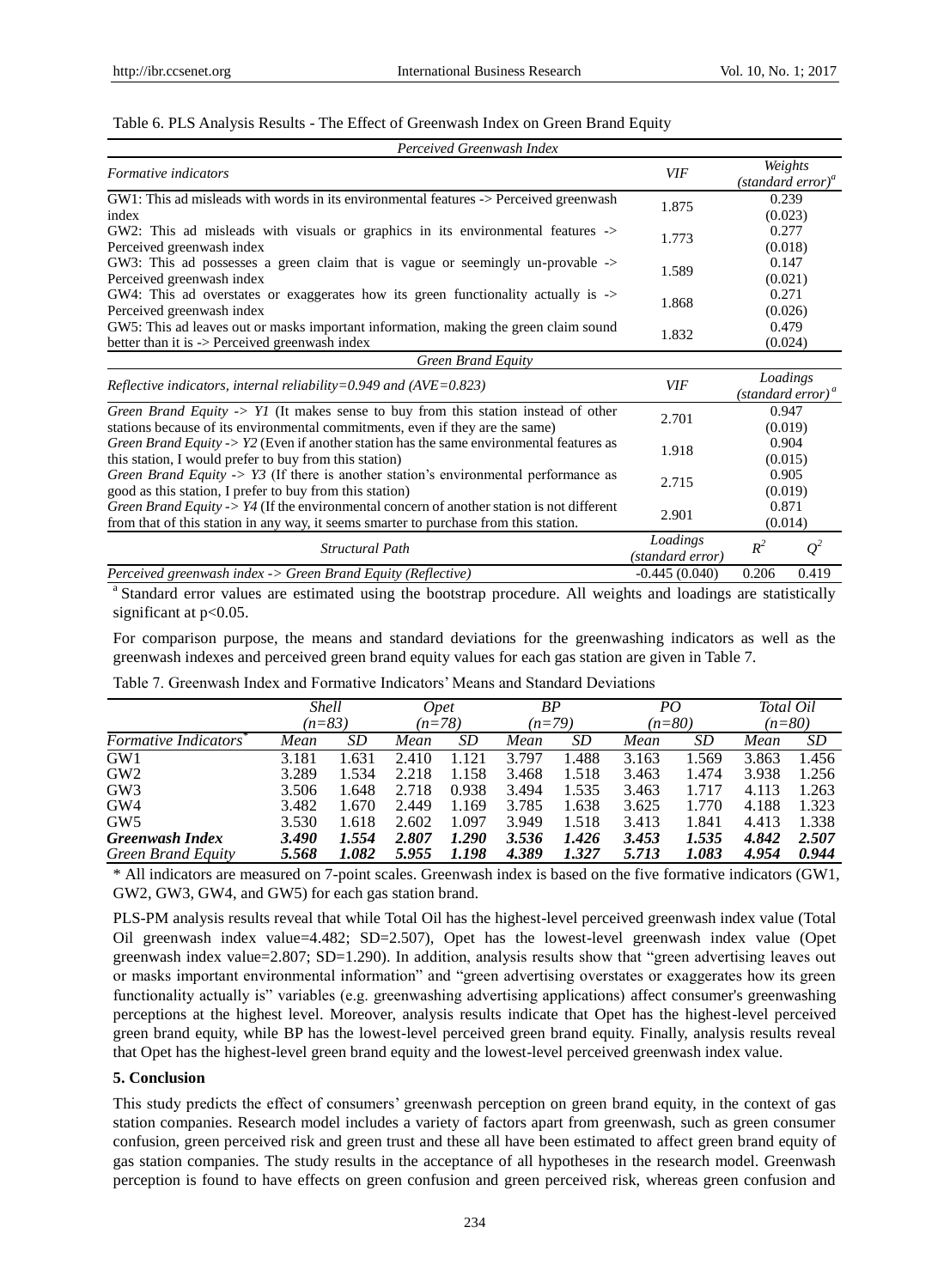green perceived risk have influences on green trust towards gas station companies. Lastly, green trust is found to have a significant and positive effect on green brand equity. Especially, the highest influence among constructs proposes the strong influence of greenwash perception on green perceived risk.

Firstly, greenwash perception has a positive effect on both green consumer confusion and green perceived risk. That is, when consumers have more greenwash perception, they will be more likely to perceive risk and be confused by green claims of companies. These results support the study of Chen and Chang (2013) and Chang and Chen (2014). More specifically, consumer's greenwash perception has a stronger effect on green perceived risk, compared to green confusion. That means consumers are likely to be skeptical, overloaded by information and complicated by evaluation of green applications of companies but their expectation for product and greenness of companies will be more negative and more unambiguous and riskier communication will result due to greenwash perception. Thus, it is importantly revealed from the results that green claims perceived as an untruthful and misleading result in negative outcomes. Strong possibility of reflection of these negative emotions to consumption and purchasing behavior (Pavlou, 2003) makes the results more important for companies. Hence, it is advisable for companies to avoid misleading, exaggerated and unrealistic environmental claims in marketing communication applications.

The result of the current study empirically supports the negative effects of green confusion and green perceived risk on green trust. When consumers feel confusion about the green applications of companies, their perception on the companies" credibility of environmental performance may decrease. This finding of the current study is also similar to Polonsky et al (2010), indicating greenwashing as a barrier to trust building. Consumer perception of company"s environmental competence and benevolence, which all are positive emotions and indicate trustfulness, are affected by risk perception. Thus, consumers perceiving risk on green applications of companies will be more likely to search for more but truthful information. So, consumers' uncertainties about companies' green claims should motivate companies for clearer, more specific and applicable environmental messages. Companies can increase trust by focusing on knowledge-based trust about the products and the procedures, especially for gas station companies. As Singh et al. (2011) indicate, the green features of oil products are not naturally occurring and thus it should be physically designed for offering certain attributes. Since companies have to communicate non actual product attributes, they also have to create value and enhance the brand image.

The research model finally confirms that green trust has a statistically significant and positive effect on green brand equity. In this study, green brand equity is evaluated on the customer base. Therefore, it reflects customer based green brand equity. This result indicates that green trust is a way of favorable brand associations. The result is also consistent with the studies of Morgan and Hunt (1991) and Kim et al. (2008). It can be said that building trust towards companies" green applications can be helpful for gas station companies to take advantage of competition, in the context of developing a unique brand. Thus, it is advisable for gas station companies to increase brand value via true environmental claims. In other words, positioning a favorable green brand can be achieved by building trust towards companies' green claims.

Enhancing green trust, eliminating green confusion and green perceived risk can be a way of creating green brand equity. Because organizations are the main reason for environmental problems, they have to address environmental issues. A successful green brand requires a clear understanding of the negative effects of greenwashing.

After testing the research model, a perceived greenwash index was calculated to see the effect of index value on green brand equity and to reveal the direct effect of consumers" greenwash perception on green brand equity. This result is also expected to be helpful for both advertising practitioners and green consumers. Items indicating overall greenwash perception include untruthful, deceptive and misleading green claims in advertisements of gas station companies. Perceived greenwash index measured by these items is found to influence green brand equity negatively. For making comparisons among gas station companies, greenwash indexes and perceived green brand equity values for each gas station are given in the study. According to the results, the company having the highest level perceived greenwash index is found as Total Oil, and Opet has the lowest. More specifically, the gas station companies are ranked in order of highness level of perceived greenwash index, as Total Oil, BP, Shell, PO, and Opet. Conversely, gas station companies ranging from high to low perceived green brand equity are indicated as Opet, PO, Shell, Total Oil and BP. That is, as consumers" greenwash perception on a certain gas station brand increases, their perception of green brand equity on this brand decreases. The more perception of greenwashing indicates the less perception on green brand equity. This is one of the most important findings of this study. Perception of greenwash index can lead to less level of green brand equity in the context of gas stations' green advertising claims. Misleading green product advertising claims with words, visuals, and graphics causes negative perception on green brand equity. Thus, gas station companies should increase green brand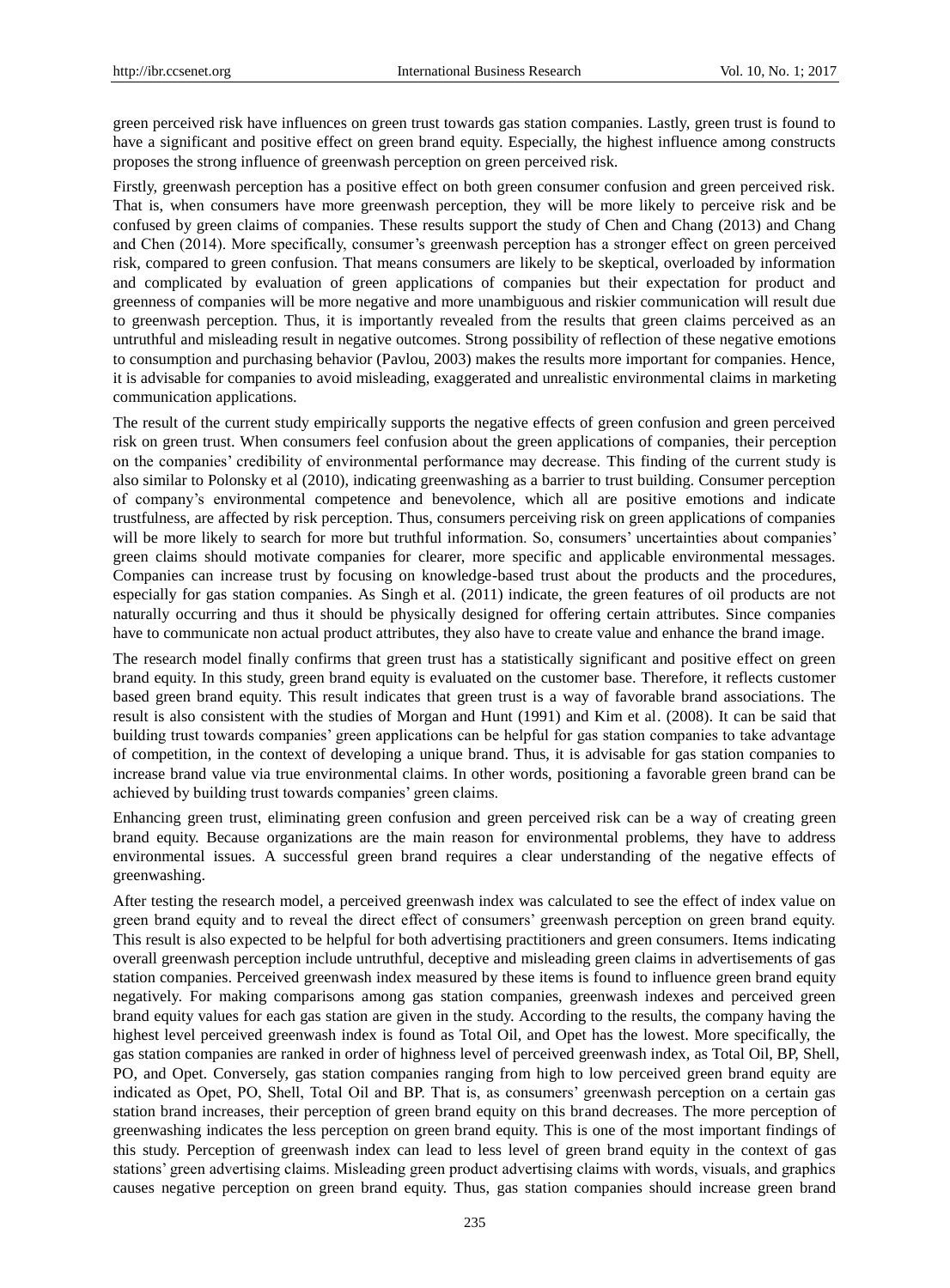equity by avoiding consumers" doubtfulness, hesitation and by convincing them of their environmentally friendly products. As a result, consumers" perception on companies" declaring true environmental claims can allow companies to compete with rivals.

The result of the study reveals that greenwash perception has a considerable effect on green brand equity of gas station companies. Therefore, there is no need for companies to take risky accusations of greenwashing. It is advisable for companies to integrate environmental issues into their marketing strategies. Their environmental performance necessarily should reflect their commitments. They should declare certain and accessible claims and promises on their environmental performance.

The main limitation of this study is using non probability sampling. Thus, the results cannot be generalized to all population. Besides, the last outcome of the study is limited with green brand equity. However, greenwashing consequences are not limited with that. It may have effects on the other dimensions (e.g. intention, behavior). As Hemantkumar and Priya (2014) indicate, companies can get benefit from green brand equity to generate purchase intention, a price premium and so on. Thus, the model of green brand equity can be extended into other possible outcomes, such as brand attitude and purchase behavior. Since consumers" perception of greenwash can change in different industries, the research model can also be applicable for brands of goods and services in different industries. Thus, future researchers can make comparisons among different sectors and their perceived environmental applications.

#### **References**

- Aaker, D. A. (1991). Managing Brand Equity: Capitalizing on the Value of a Brand Name. New York: The Free Press.
- Aaker, D. A. (1992). The Value of Brand Equity. *Journal of Business Strategy, 13*(4), 27-33. <https://doi.org/10.1108/eb039503>
- Aji, H. M. (2014). The Extended Consequences of Greenwashing: Perceived Customer Skepticism and Switching Intention. Faculty of Economics and Business Master of Science and Doctoral Program Universitas Gadjah Mada, December 16, FEB Universitas Gadjah Mada.
- Arnett, D. B., Laverie, D. A., & Meiers, A. (2003). Developing parsimonious retailer equity indexes using partial least squares analysis: a method and applications. *Journal of Retailing, 79*(3), 161-170. [https://doi.org/10.1016/S0022-4359\(03\)00036-8](https://doi.org/10.1016/S0022-4359(03)00036-8)
- Ay, C., & Ecevit, Z. (2005). Environmentally Conscious Consumers. *Akdeniz İİBF Dergisi, 5*(10), 238-263.
- Bekk, M., Sporrle, M., Hedjasie, R., & Kerschreiter, R. (2016). Greening the Competitive Advantage: Antecedents and Consequences of Green Brand Equity. *Quality & Quantity, 50*(4), 1727-1746. <https://doi.org/10.1007/s11135-015-0232-y>
- Bulsara, H. P., & Priya, M. S. (2014). Scale Development to Access the Impact of Green Business Functions on Green Brand Equity. *International Journal of Economic Research, 11*(3), 651-662.
- Candan, B., & Yıldırım, S. (2013). Investigating the Relationship between Consumption Values and Personal Values of Green Product Buyers. *International Journal of Economics and Management Sciences, 2*(12), 29-40.
- Chang, C. H., & Chen, Y. S. (2014). Managing Green Brand Equity: The Perspective of Perceived Risk Theory. *Quality & Quantity, 48,* 1753-1768[. https://doi.org/10.1007/s11135-013-9872-y](https://doi.org/10.1007/s11135-013-9872-y)
- Chen, Y. S. (2010). The drivers of Green Brand Equity: Green Brand Image, Green Satisfaction and Green Trust. *Journal of Business Ethics, 93*, 307-319[. https://doi.org/10.1007/s10551-009-0223-9](https://doi.org/10.1007/s10551-009-0223-9)
- Chen, Y. S., Lin, C. L., & Chang, C. H. (2014). The Influence of Greenwash on Green Word of Mouth (green WOM): The Mediation Effects of Green Perceived Quality and Green Satisfaction. *Quality & Quantity, 48,*  2411-2425.<https://doi.org/10.1007/s11135-013-9898-1>
- Chen, Y. S., & Chang, C. H. (2013). Greenwash and Green Trust: The Mediation Effects of Green Consumer Confusion and Green Perceived Risk. *Journal of Business Ethics*, *114,* 489-500. <https://doi.org/10.1007/s10551-012-1360-0>
- Cheung, R., Lam, A. Y. C., & Lav, M. M. (2015). Drivers of Green Product Adoption: The Role of Green Perceived Value, Green Trust and Perceived Quality. *Journal of Global Scholars of Marketing Science*. *25*(3), 232-245.<https://doi.org/10.1080/21639159.2015.1041781>
- Cho, C. H., Kang, J., & Cheon, H. J. (2006). Online Shopping Hesitation. *CyberPsychology & Behavior, 9*(3),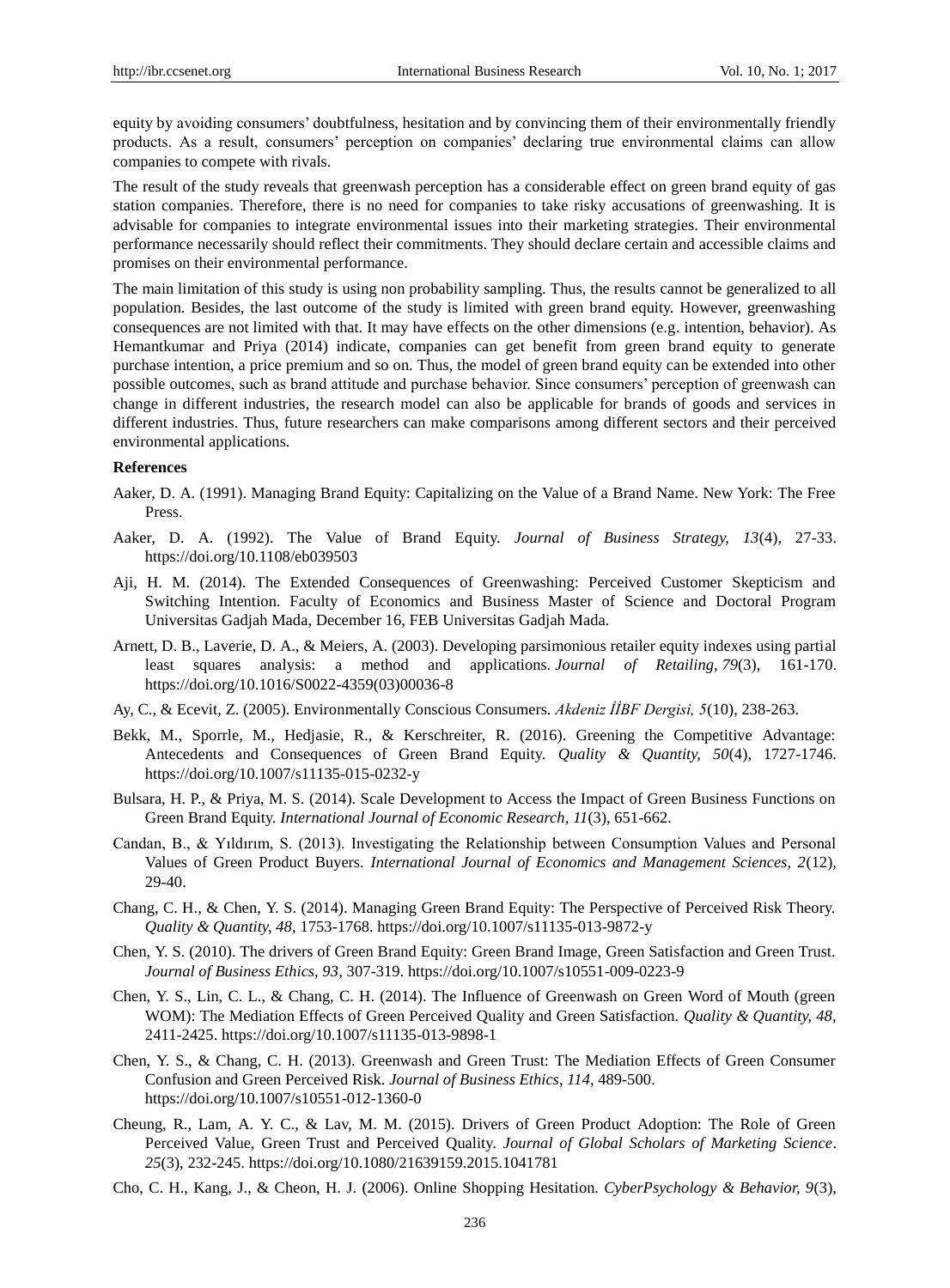261-274.<https://doi.org/10.1089/cpb.2006.9.261>

- Crosby, L., Gill, J., & Taylor, J. (1981). Consumer Voter Behavior in the Passage of Michigan Container Law. *Journal of Marketing, 45,* 19-31.<https://doi.org/10.2307/1251662>
- Diamantopoulos, A., & Winklhofer, H. M. (2001). Index construction with formative indicators: An alternative to scale development. *Journal of marketing research, 38*(2), 269-277. <https://doi.org/10.1509/jmkr.38.2.269.18845>
- Doney, P., & Cannon, J. P. (1997). An Examination of the Nature of Trust in Buyer-Seller Relationships. *Journal of Marketing, 61*(2), 35-51.<https://doi.org/10.2307/1251829>
- Du, X. (2015). How the Market Values Greenwashing? Evidence from China. *Journal of Business Ethics, 128,*  547-574.<https://doi.org/10.1007/s10551-014-2122-y>
- Esposito, V. V., Trinchera, L., & Amato, S. (2010). PLS path modeling: From foundations to recent developments and open issues for model assessment and improvement. In Esposito Vinzi V., Chin W. W., Henseler J., Wang H. Eds. 2010. Handbook of partial least squares: Concepts, methods and applications (Springer handbooks of computational statistics series, vol. 2) (pp.47-82). Heidelberg, Germany.
- Fornell, C., & Larcker D. F. (1981). Evaluating structural equation models with unobservable variables and measurement error. *Journal of Marketing Research, 18*(1), 39-50[. https://doi.org/10.2307/3151312](https://doi.org/10.2307/3151312)
- Gelibolu, L., & Madran, C. (2013). Improving Behavioral Solutions to Environmental Problems through Social Marketing. *Atatürk Üniversitesi, İİBF Dergisi, 27*(4), 339-357.
- Gillespie, E. (2008). Stemming the tide of Greenwash. *Consumer Policy Review, 18*(3), 79-83.
- Guo, R., Tao, L., Bingxin, C., & Wang, T. (2015). A Path Analysis of Greenwashing in a Trust Crisis among Chinese Energy Companies: The Role of Brand Legitimacy and Brand Loyalty. *Journal of Business Ethics, 1(May),* 1-14[. https://doi.org/10.1007/s10551-015-2672-7](https://doi.org/10.1007/s10551-015-2672-7)
- Hair Jr, J. F., Hult, G. T. M., Ringle, C., & Sarstedt, M. (2016). A primer on partial least squares structural equation modeling (PLS-SEM). Second Edition, Sage Publications.
- Hair, J. F., Hult, G. T. M., Ringle, C., & Sarstedt, M. (2014). A primer on partial least squares structural equation modeling (PLS-SEM). Sage Publications.
- Hemantkumar, P. B., & Priya, M. S. (2014). Scale Development to Access the Impact of Green Business Functions on Green Brand Equity. *International Journal of Environmental Research, 11*(3), 651-662.
- Henseler, J., Hubona, G., & Ray, P. A. (2016). Using PLS path modeling in new technology research: updated guidelines. *Industrial management and data systems, 116*(1), 2-20. <https://doi.org/10.1108/IMDS-09-2015-0382>
- Henseler, J., Ringle, C. M., & Sinkovics, R. R. (2009). The use of partial least squares path modeling in international marketing. *Advances in International Marketing, 20,* 277-320. [https://doi.org/10.1108/S1474-7979\(2009\)0000020014](https://doi.org/10.1108/S1474-7979(2009)0000020014)
- Iyer, E., & Banerjee, B. (1993). Anatomy of Green Advertising. *Advances in Consumer Research, 20,* 495-501.
- Jain, S. K., & Kuar, G. (2004). Green Marketing: An Indian Perspective. *Decision, 31*(2), 168-209.
- Kalafatis, S. P., & Pollard, M. (1999). Green Marketing and Ajzen"s Theory of Planned Behavior: A Cross-Market Examination. *Journal of Consumer Marketing, 16*(4/5), 441-460. <https://doi.org/10.1108/07363769910289550>
- Kalafatis, S. P., Pollard, M., East, R., & Tsogas, M. H. (1999). Green Marketing and Ajzen"s Theory of Planned Behavior: A Cross Market Examination, *Journal of Consumer Marketing, 16*(5), 441-460. <https://doi.org/10.1108/07363769910289550>
- Kang, S., & Hur, W. M. (2011). Investigating the Antecedents of Green Brand Equity: A Sustainable Development Perspective. *Corporate Social Responsibility and Environmental Management, 19, 306-316.* <https://doi.org/10.1002/csr.281>
- Kärnä, J., Juslin, H., Ahonen, V., & Hansen, E. (2001). Green Advertising: Greenwash or a True Reflection of marketing Strategies? *Greener Management International, 33*(Spring), 59-70. <https://doi.org/10.9774/GLEAF.3062.2001.sp.00007>
- Keller, K. L. (1993). Conceptualizing, Measuring and Managing Customer-Based Brand Equity. *Journal of*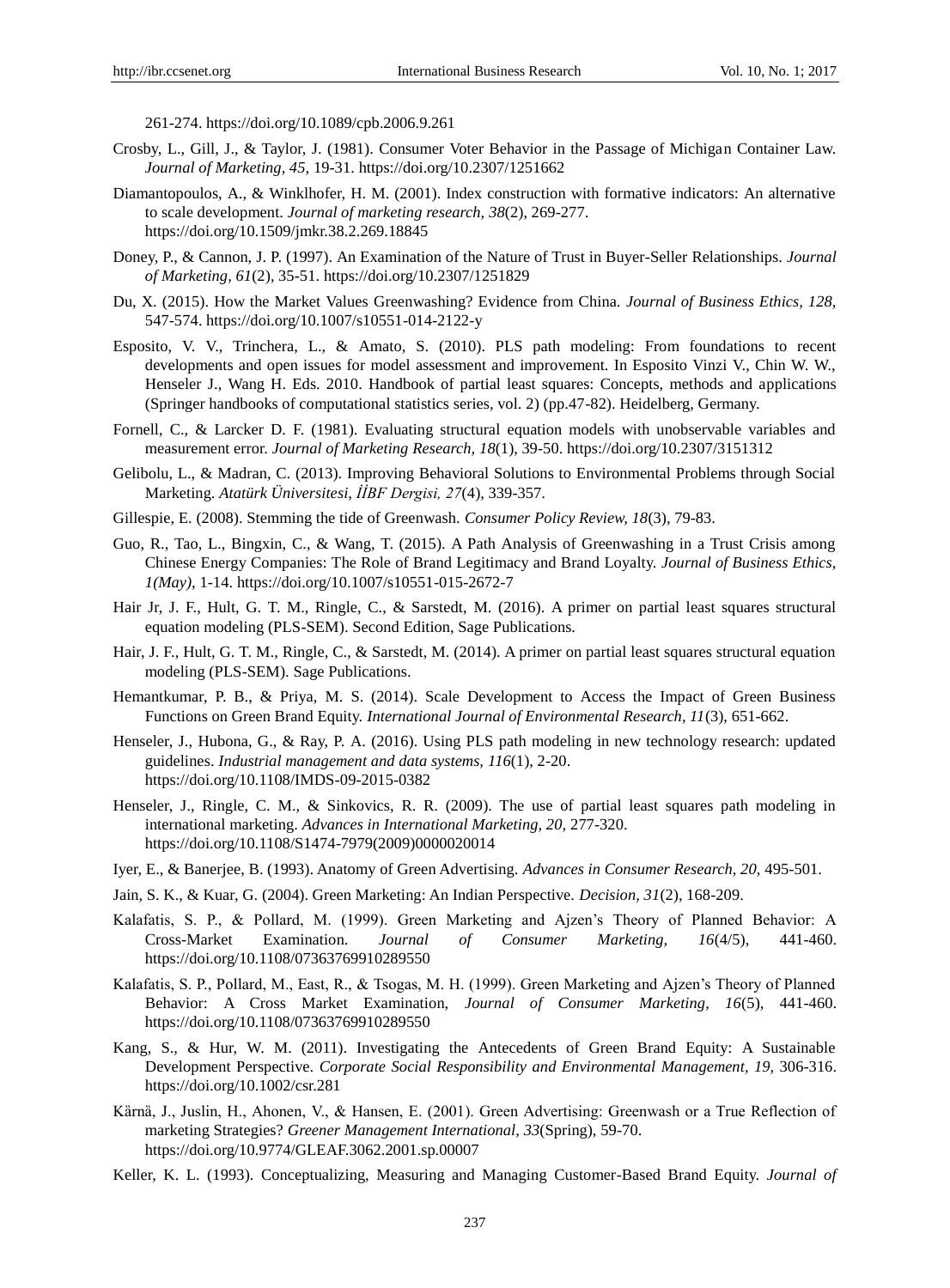*Marketing*, 57, 1-22.<https://doi.org/10.2307/1252054>

- Kim, K. H., Kim, K. S., Kim, D. Y., Kim, J. H., & Kang, S. H. (2008). Brand Equity in Hospital Marketing. *Journal of Business Research, 61*(1), 75-82.<https://doi.org/10.1016/j.jbusres.2006.05.010>
- Leonidou, C., & Skarmeas, D. (2015). Gray Shades of Green: Causes and Consequences of Green Skepticism. *Journal of Business Ethics, 26*(August) 1-15[. https://doi.org/10.1007/s10551-015-2829-4](https://doi.org/10.1007/s10551-015-2829-4)
- Lyon, T. P., & Maxwell, J. W. (2011). Greenwash: Corporate Environmental Disclosure under Threat of Audit. *Journal of Economics and Management Strategy, 20*(1), 3-41. <https://doi.org/10.1111/j.1530-9134.2010.00282.x>
- Lyon, T. P., & Montgomery, A. W. (2015). The Means and end of Greenwash. *Organization & Environment*, *28*(2). 223-249.<https://doi.org/10.1177/1086026615575332>
- Markham, D., Khare, A., & Beckman, T. (2014). Greenwashing: A Proposal to Restrict its Spread. *Journal of Environmental Assessment Policy and Management, 16*(4), 1-16. <https://doi.org/10.1142/S1464333214500306>
- McIntosh, C. N., Edwards, J. R., & Antonakis, J. (2014). Reflections on Partial Least Squares Path Modeling. *Organizational Research Methods, 17*(2), 210-251.<https://doi.org/10.1177/1094428114529165>
- Mitchell, V. W. (1999). Consumer Perceived Risk: Conceptualizations and Models. *European Journal of Marketing, 33*(1), 163-195[. https://doi.org/10.1108/03090569910249229](https://doi.org/10.1108/03090569910249229)
- Morgan, R. M., & Hunt, S. D. (1994). The Commitment-Trust Theory of Relationship Marketing. *Journal of Marketing, 58*(3), 20-38[. https://doi.org/10.2307/1252308](https://doi.org/10.2307/1252308)
- Mwencha, P. M., Muathe, S. M., & Thuo, J. K. (2014). Effects of Perceived Attributes, Perceived Risk and Perceived Value on Usage of Online Retailing Services. *Journal of Management Research, 6*(2), 140-161. <https://doi.org/10.5296/jmr.v6i2.5224>
- Ng, P. F., Butt, M. M., Khong, K. W., Ong, F. S. (2014). Antecedents of Green Brand Equity: An Integrated Approach. *Journal of Business Ethics, 121,* 203-215.<https://doi.org/10.1007/s10551-013-1689-z>
- Nuttavuthisit, K., & Thøgersen, J. (2015). The Importance of Consumer trust for the Emergence of a Market for Green Products: The Case of Organic Food. *Journal of Business Ethics, 17*(May), 1-15. <https://doi.org/10.1007/s10551-015-2690-5>
- Ottman, J. A. (1993). *Green Marketing: Challenges and Opportunities for New Marketing Age*. Lincolnwood, IL: NTC Business Books.
- Parguel, B., Benoit-Moreau, F., & Larceneux, F. (2011). How Sustainability Ratings Might Deter "Greenwashing": A Closer Look at Ethical Corporate Communication. *Journal of Business Ethics, 102,*  15-28.<https://doi.org/10.1007/s10551-011-0901-2>
- Pavlou, P. A. (2003). Consumer Acceptance of Electronic Commerce: Integrating Trust and Risk with Technology Acceptance Model. *International Journal of Electronic Commerce, 7,* 69-103.
- Peter, J. P., & Ryan, M. J. (1976). An Investigation of Perceived Risk at the Brand Level. *Journal of Marketing Research, 13*(2), 184-189[. https://doi.org/10.2307/3150856](https://doi.org/10.2307/3150856)
- Polonsky, M. J., Grau, S. L., & Garma, R. (2010). The New Greenwash? Potential Marketing Problems with Carbon Offsets. *International Journal of Business Studies, 18*(1), 49-54.
- Ringle, C. M., Wende, S., & Becker, J. M. (2015). SmartPLS 3. Boenningstedt: SmartPLS GmbH.
- Rönkkö, M., McIntosh, C. N., & Antonakis, J. (2015). On the adoption of partial least squares in psychological research: Caveat emptor. *Personality and Individual Differences, 87,* 76-84. <https://doi.org/10.1016/j.paid.2015.07.019>
- Rönkkö, M., & Evermann, J. (2013). A critical examination of common beliefs about partial least squares path modeling. *Organizational Research Methods, 16*(3), 425-448[. https://doi.org/10.1177/1094428112474693](https://doi.org/10.1177/1094428112474693)
- Rousseau, D. M., Sitkin, S. B., Burt, R. S., & Camerer, C. (1998). Not So Different After All: Across-Discipline View of Trust. *Academy of Management Review, 23,* 393-404[. https://doi.org/10.5465/AMR.1998.926617](https://doi.org/10.5465/AMR.1998.926617)
- Schweitzer, D., Salmeen, I., & Low, B. (2014). Oil Companies and Sustainability: More than Just an Image? Retrieved from https://deepblue.lib.umich.edu/bitstream/handle/2027.42/77607/dschwei.pdf. 24<sup>th</sup> August 2016.